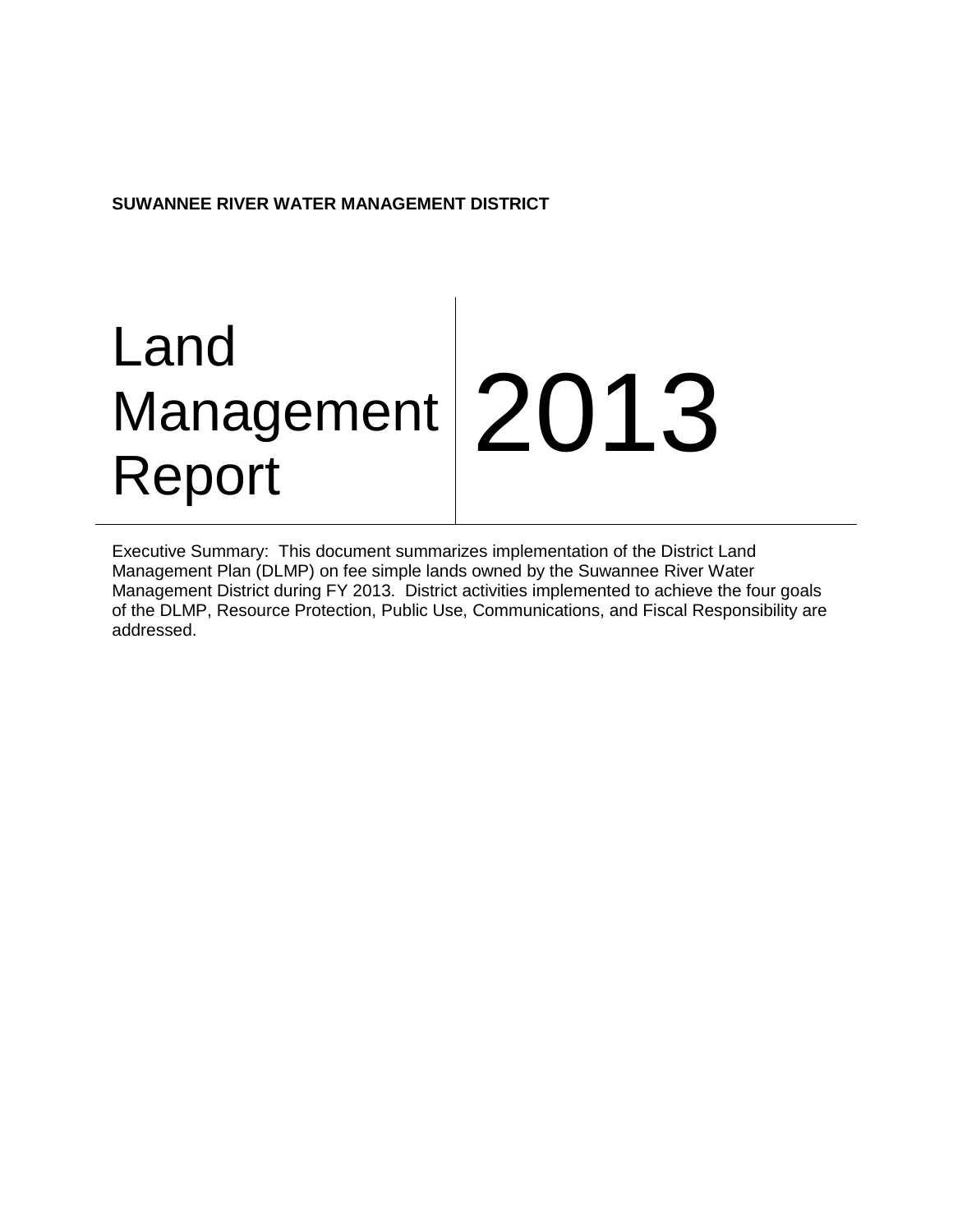| <b>Contents</b> |  |
|-----------------|--|
|                 |  |
|                 |  |
|                 |  |
|                 |  |
|                 |  |
|                 |  |
|                 |  |
|                 |  |
|                 |  |
|                 |  |
|                 |  |
|                 |  |
|                 |  |
|                 |  |
|                 |  |
|                 |  |
|                 |  |
|                 |  |
|                 |  |
|                 |  |
|                 |  |
|                 |  |
|                 |  |
|                 |  |
|                 |  |
|                 |  |
|                 |  |
|                 |  |
|                 |  |
|                 |  |
|                 |  |

# **Appendix**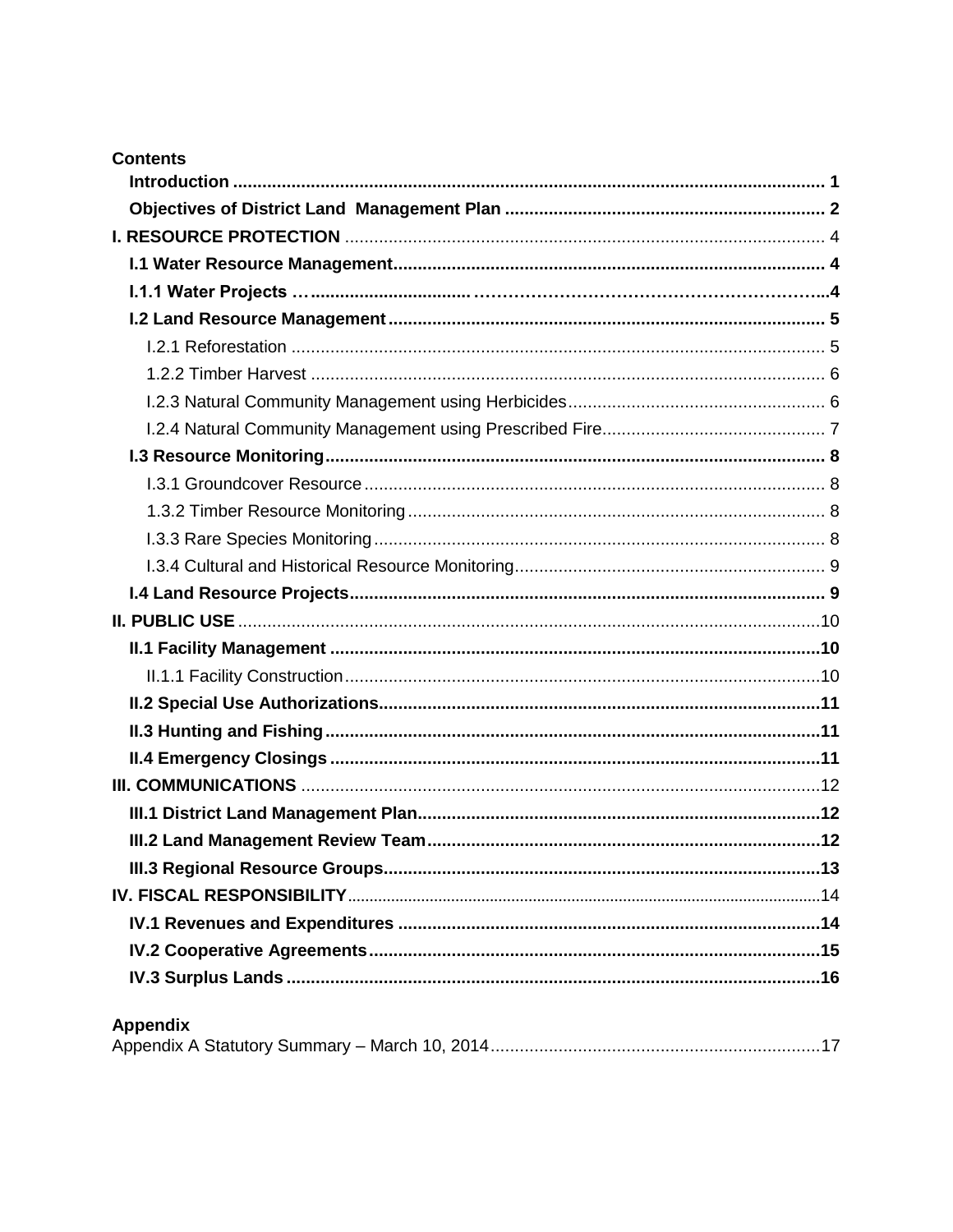## **Introduction**

The Suwannee River Water Management District's (hereafter District or SRWMD) jurisdictional boundary covers approximately 7,640 square miles across all or part of 15 north-central Florida counties.

The District holds fee-simple title to approximately 158,283 acres in addition to approximately 125,810 acres of conservation easements (3.2% and 2.6% of the District's land area, respectively) as of September 30, 2013.

Proper management of these lands provides water resource benefits including:

- Preserving floodplain areas to maintain storage capacity, attenuate floodwaters, and prevent inappropriate development,
- Preventing groundwater contamination by maintaining low intensity land uses within the floodplain and high recharge areas,
- Preserving and/or restoring spring areas to improve surface and groundwater,
- Preserving and/or restoring natural communities throughout the area to support or enhance populations of wetland-dependent native species, and
- Providing buffer zones to more intense land uses to protect water quality.

The majority of these lands are located along rivers and streams, headwaters, and water recharge areas. Many of the historic natural communities on District fee lands are dominated by hardwood trees and shrubs, grasses, or marsh vegetation (Table 1).

| <b>Natural Community</b>     | <b>Acres</b> | % of Total |
|------------------------------|--------------|------------|
| Hardwood Dominated*          | 94,808       | 60%        |
| Pine Dominated**             | 60.949       | 39%        |
| Grass/Grasslike Dominated*** | 2,392        | 1%         |
| Streams, Lakes, Sinkholes    | 134          |            |

Table 1. Historic natural communities of District fee lands (FNAI).

\*includes communities dominated by hardwood tree or shrubs

\*\*includes flatwoods and upland pine communities

\*\*\*includes prairies and marshes

The District Land Management Plan (DLMP) establishes the goals of the Governing Board that will guide the management of all fee title lands held by the District. Lands titled to the Board are managed under a multiple-use policy that emphasizes water resource protection, maintenance and restoration of the land's natural state and condition, and provisions for public access and recreation opportunities on those lands.

To ensure that the District is meeting its land management goals, the Excellence in Land Management Program (ELM) was established. This program quantifies the input of the Land Management Review Team (LMRT) to determine whether land management is meeting the objectives of the DLMP. The following four goal areas are outlined in the DLMP: Resource Protection, Public Use, Communications, and Fiscal Responsibility.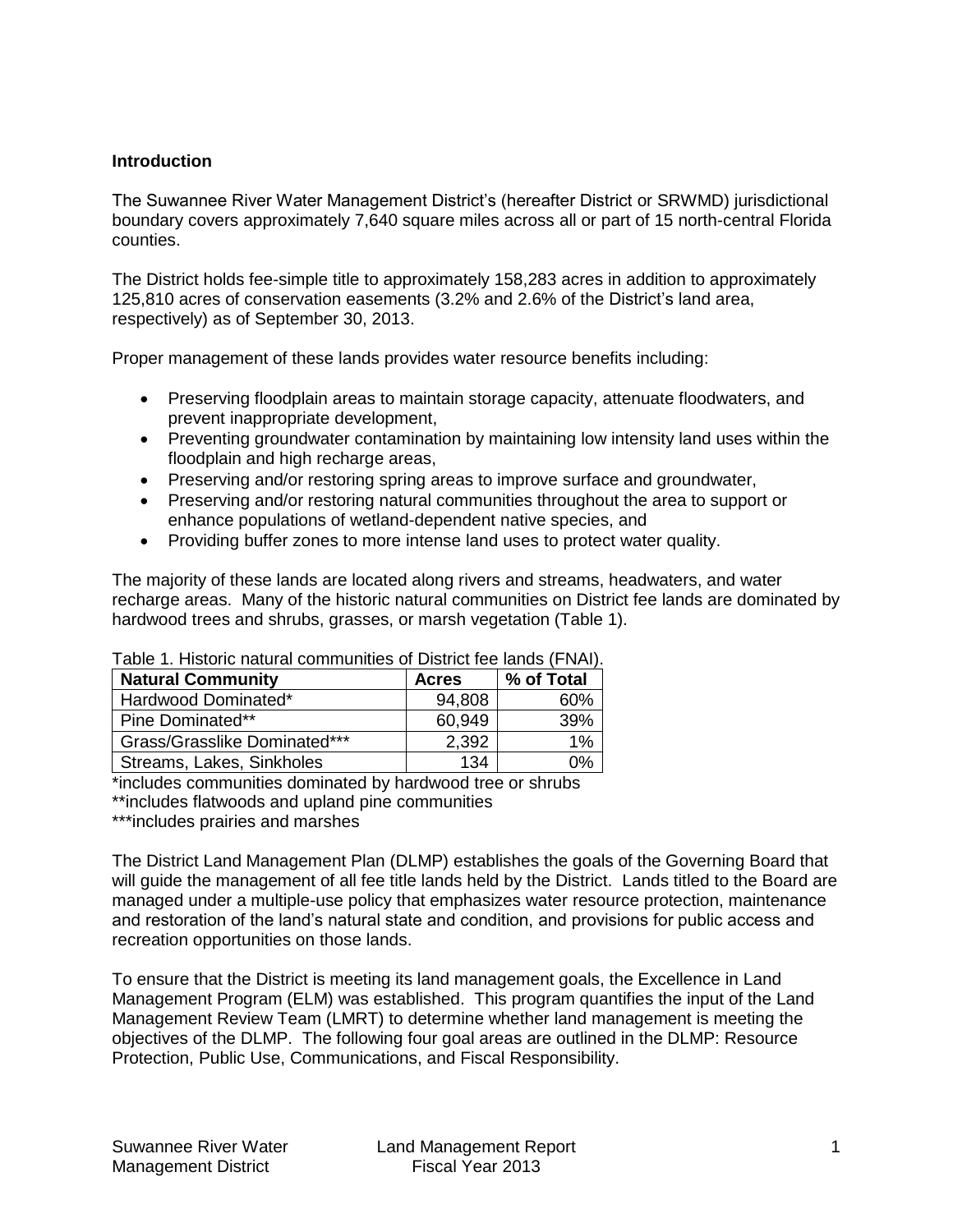The purpose of this land management report is to document activities during the previous fiscal year in managing District lands as prescribed within the DLMP.

# **Objectives of the District Land Management Plan**

## <span id="page-3-0"></span>**Resource Objectives**

## **1. Water Resource Objectives**

- Minimize structural floodplain management on District-managed lands.
- Maintain surface and groundwater quantity and quality during land management activities by using enhanced Silviculture Best Management Practices (BMPs).
- Restore hydrologic regimes to the Desired Future Condition (DFC) where possible.
- Maintain water control structures so they achieve their intended function.

# **2. Soils, Topography, and Natural Community Objectives**

- Minimize soil degradation (erosion, compaction).
- Manage and/or restore historic natural communities for a given site to DFC levels to the extent practicable.
- Update and maintain current reference data.

## **3. Ground Cover Resource Objectives**

- Reduce degradation of the existing native groundcover.
- Monitor the grass, herbaceous and shrub layers to detect if the resource falls within the DFC parameter acceptable range.
- Reintroduce or supplement current native ground covers with local stock where needed to achieve ecosystem functions.

# **4. Forest Resource Objectives**

- Manage for natural community heterogeneity to attain a multi-aged and vertically diverse forest, including retaining dominant and/or old growth trees and snags.
- Maintain the dominant and co-dominant tree species within the DFC acceptable parameter range.
- Reforest within DFC parameters using techniques that minimize damage to other natural resources.
- Maintain an accurate and current forest resource inventory.
- Ensure that commercial harvests provide the maximum financial returns that are possible with the consistent attainment of primary natural resource values.

# **5. Rare Species Resource Objectives**

- Protect and manage biodiversity on District lands.
- Identify and monitor rare species on District lands.
- Provide staff with the most current rare species locations, status, and Rare Species Best Management Practices.
- Maintain and/or increase existing rare and imperiled species populations on District lands.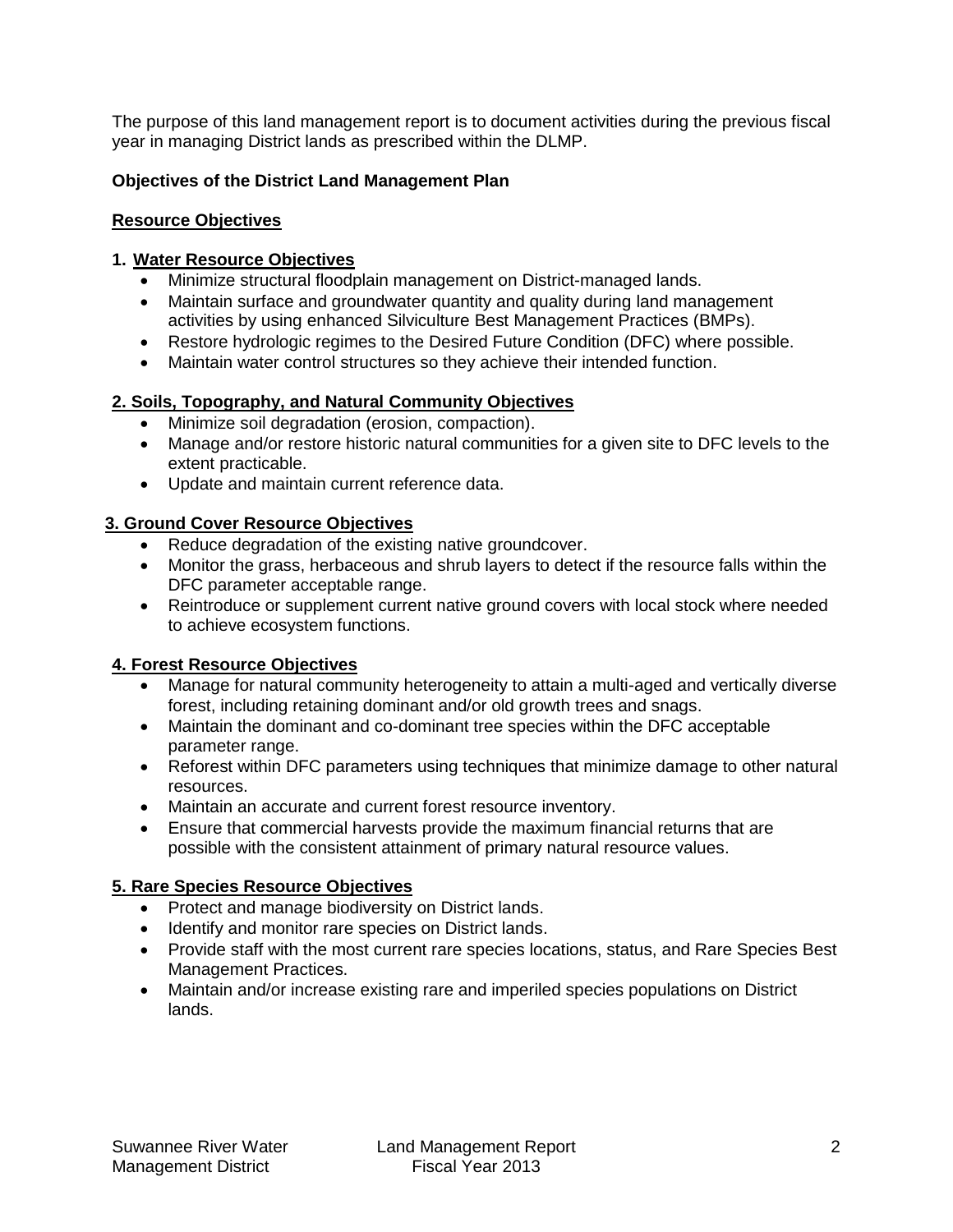# **6. Cultural and Historic Resource Objectives**

- Protect and prevent negative impacts to cultural and historical resources during all activities.
- Document location of significant cultural and historical resources on District-managed lands and share information with the Division of Historic Resources within the Department of State.
- Monitor the condition of cultural and historical resources on District-managed lands.

# **7. Aesthetic and Visual Resource Objectives**

- Maintain or enhance overall visual quality of District lands.
- Minimize or mitigate short-term negative appearances of land management activities.

## **8. Public Use Objectives\***

- Provide opportunities for resource-based recreation compatible with water resource protection.
- Protect health and safety of visitors.
- Use cooperating agencies and volunteers whenever possible.

## **9. Communications Objectives**

- Maintain and update the District Land Management Plan as needed with a major plan update in 2021.
- Conduct the Land Management Review Team process and report to the Governing Board.

## **10. Fiscal Responsibility Objectives**

Protect and manage resources on District lands in an efficient manner within the limits of the annual operating budget.

- Revenues generated from land management will be from operations conducted to achieve resource objectives.
- The District will implement the Payment in Lieu of Taxes program for eligible counties.

\*Objectives from April 9, 2013 Governing Board Workshop.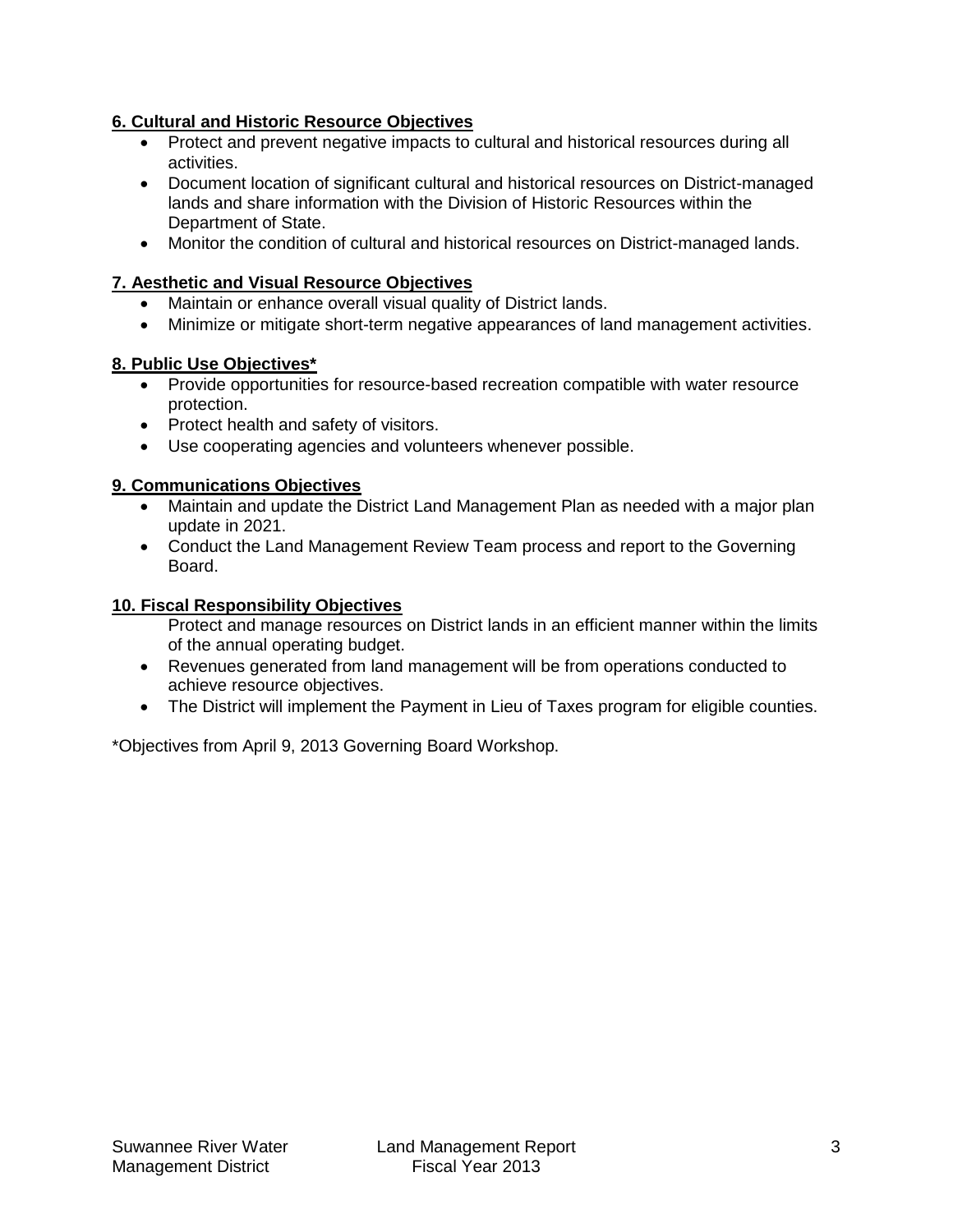## **SRWMD FY 2013 Report of Land Management Activities**

# **I. RESOURCE PROTECTION**

#### <span id="page-5-0"></span>**Goal – to protect, enhance and/or restore natural, archaeological, and historical resources on lands owned by the District.**

#### <span id="page-5-1"></span>**I.1 Water Resource Management**

District lands provide unique opportunities because of their proximity to major rivers and their tributaries. At the site level, many facilities such as river access points and roads require additional review and construction standards to withstand flood impacts. The objective of facilities design is to make them transparent to high- and low-flow conditions within the floodplain. At the tract level, there are opportunities to impact altered water flows and water retention capacities to allow more natural buffering characteristics of the floodplain, such as flood attenuation, to be enhanced and provide protection to the receiving water body.

Land management natural community projects are implemented using silviculture BMPs as a minimum standard for implementation. Silvicultural practices and road maintenance operations are planned to protect or enhance water resources. Road improvements and culvert maintenance activities occurred on four tracts in FY 2013. These consisted of installation of one new culvert in Jones Mill Creek tract, replacement of two culverts in RO Ranch and Lamont tracts, and clean out of three culverts in the Steinhatchee Springs tract and one culvert in the Santa Fe River Ranch tract.

#### **I.1.1 Water projects:**

Water Projects completed in FY 2013 include:

Lukens Tract Water Access. A plastic erosion control mat was permitted and constructed in an existing scar on a tidal creek. The area is under a management agreement with USFWS to be managed as part of Cedar Keys National Wildlife Refuge.

Steinhatchee Rise Dispersed Water Storage Project. This project placed rock barriers in an existing canal that flows into the Steinhatchee River. The intent is twofold: first, to slow down the water in the canal and allow it to percolate into the surficial aquifer; and second, to rehydrate wetlands to create conditions more similar to their natural hydroperiod.

Bell Springs Restoration Project. This project removed earthen berms and dewatered the associated ponds that were constructed in the spring run of Bell Springs. This is a cooperative project with the Florida Fish and Wildlife Conservation Commission, which provided funding for construction. The project was permitted and contracts were awarded. Construction activities are complete. Planting natural tree and herbaceous species will be completed by early summer 2014.

Water Projects in Planning and Design include:

Middle Suwannee River and Springs Restoration and Aquifer Recharge Project. This project is occurring on District and private lands near Mallory Swamp. The objectives are to rehydrate wetlands and ponds and encourage recharge to the aquifer.

| Suwannee River Water       | Land Management Report |  |
|----------------------------|------------------------|--|
| <b>Management District</b> | Fiscal Year 2013       |  |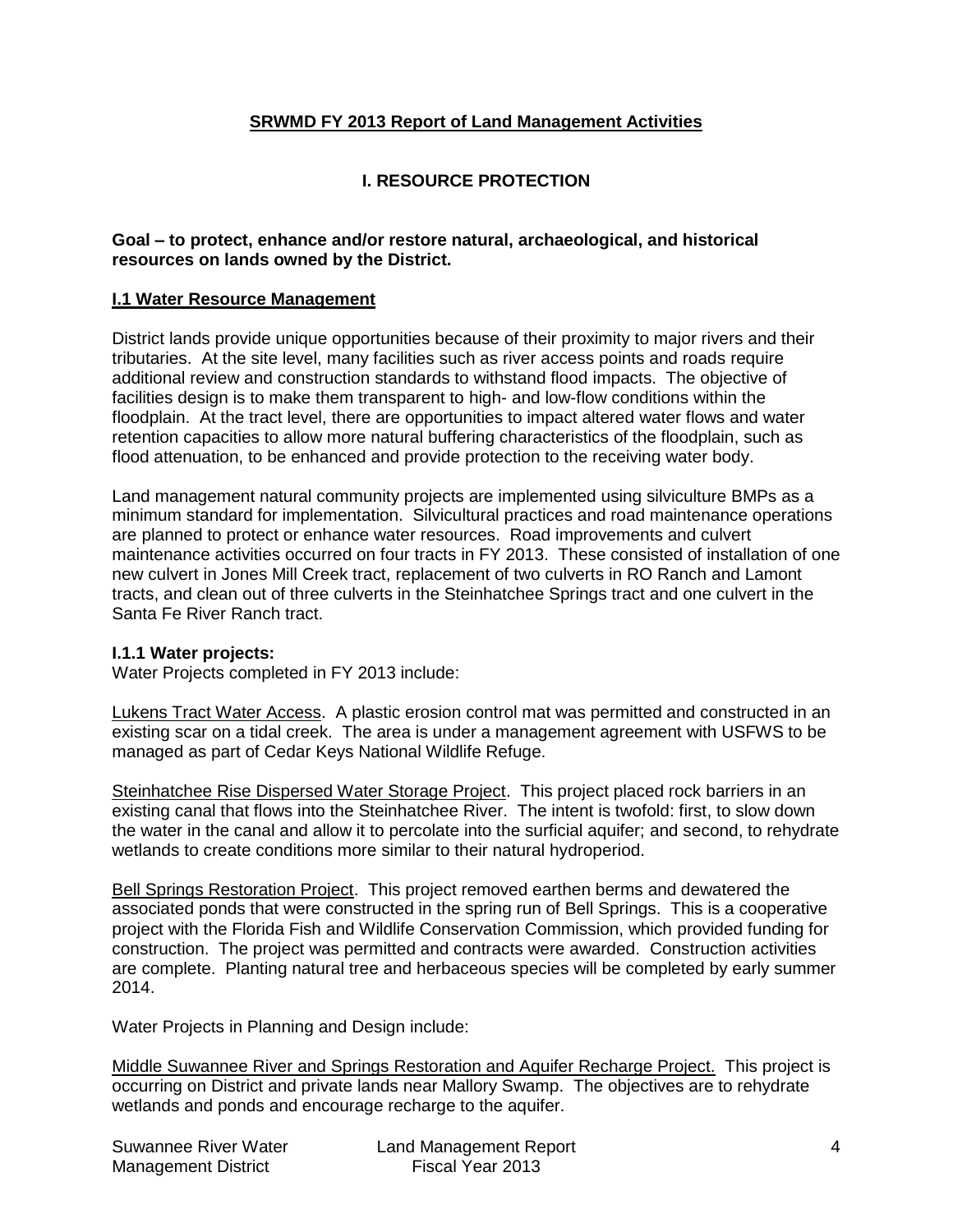Otter Springs Restoration. Work is being planned to remove some of the sediment in the spring and reduce erosion by installing access stairs and other public use improvements to protect the spring.

Pot Springs Restoration. Plans are focusing on stabilizing the public use facilities and preventing additional bank erosion.

Silviculture Water Yield Research Project. This project is part of a statewide effort to advance the understanding of the impact of forest management activities on water yield and whether this water is held in surficial systems or makes it way to the aquifer.

## <span id="page-6-0"></span>**I.2 Land Resource Management**

The District plans and implements land management operations in order to protect and/or enhance natural resources. Plant and animal distribution and abundance are dictated by the availability of resources. A set of desired future conditions (DFC) detail plant community structure, representative plant species, average hydrological regime, and the frequency that fire is required to maintain the plant community.

The District uses the desired conditions to determine if management activities are needed to "restore or maintain the natural condition" as directed by statute. District lands that meet the DFC structural standards are maintained by activities that mimic natural processes (fire and natural flooding events) or "passive" management. Communities that do not meet standards, however, may receive more "active" management to move the community towards the community standards.

## <span id="page-6-1"></span>**I.2.1 Reforestation**

#### Site Preparation

Site preparation activities were completed to facilitate tree planting in FY 2013. One thousand three hundred seventy-one acres were planted in FY 2013. Four hundred sixtyfive acres were augmented with additional seedlings due to survival problems from past reforestation operations. A large portion of this planting failure was attributed to Tropical Storm Debbie flooding.

| <b>Management Objective</b>             | <b>Management Action</b> | Tract                | <b>Acres</b> |
|-----------------------------------------|--------------------------|----------------------|--------------|
| <b>Reforestation - Site Preparation</b> | Chop                     | Lake City Wellfield  | 61           |
| <b>Reforestation - Site Preparation</b> | Scalp                    | <b>Branford Bend</b> | 100          |
| <b>Total</b>                            |                          |                      | 161          |

Table 2. Site preparation operations.

## Tree Planting

Reforestation of cutover lands was conducted on 1,371acres during FY 2013 (Table 3). Both slash and longleaf pine were planted by hand or using a Whitfield type planter pulled behind a V-blade mounted on a bulldozer or farm tractor. All the pine seedlings were planted in 12-foot rows. Planting was monitored to ensure that seedlings were planted to District standards and that the seedlings per acre were within 10% of the prescribed rate. Prescribed rates are 605 trees per acre for slash pine and 726 trees per acre for longleaf pine.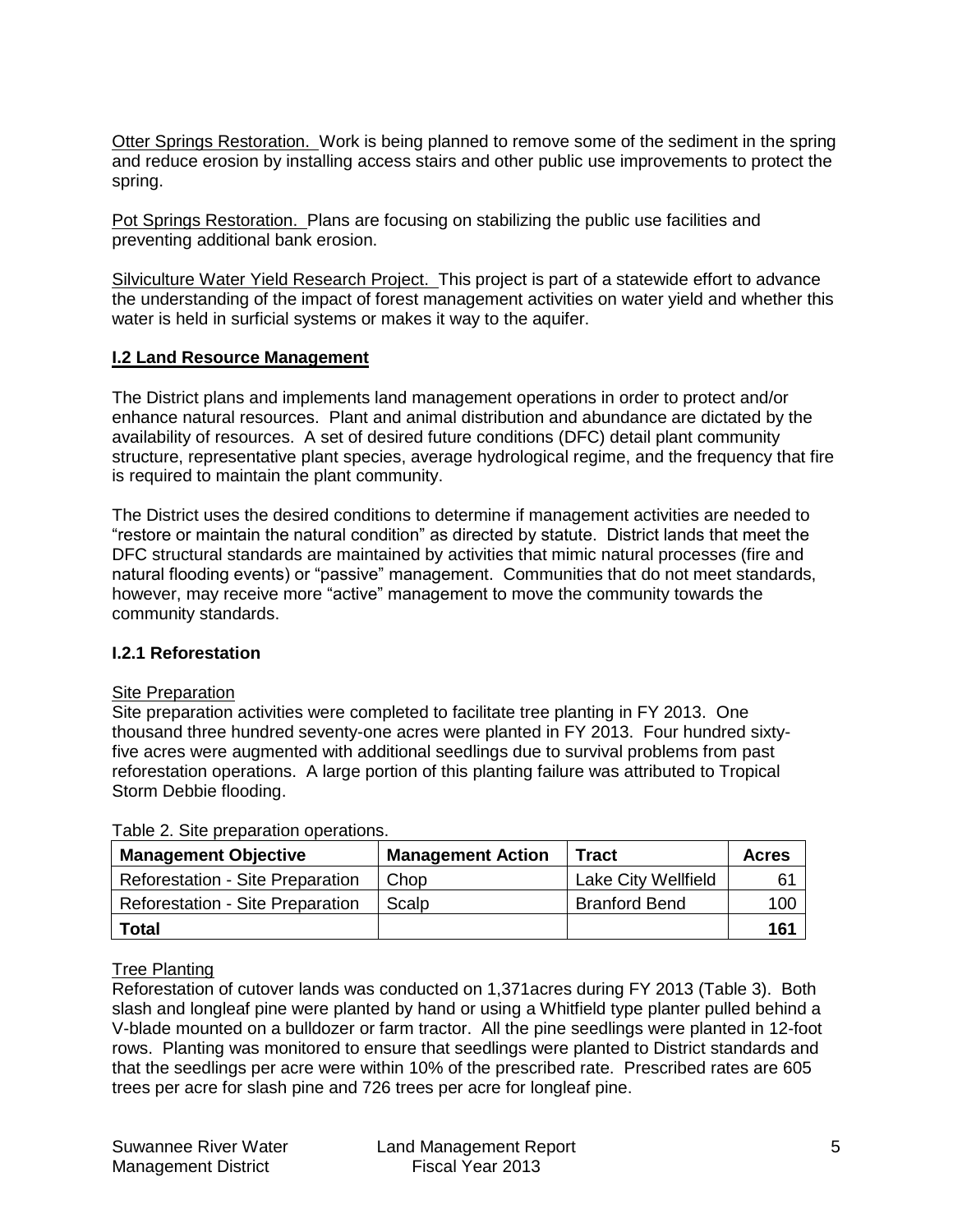| <b>Tract</b>            | <b>Dominant Natural</b><br><b>Communities Planted</b> |                           | <b>Compliance</b><br><b>Seedlings</b><br>/acre | <b>Acres</b> |
|-------------------------|-------------------------------------------------------|---------------------------|------------------------------------------------|--------------|
| <b>Shady Grove</b>      | Mesic flatwoods                                       |                           | 613                                            | 31           |
| Steinhatchee<br>Springs | Mesic & wet flatwoods                                 |                           | 719                                            | 123          |
| Steinhatchee<br>Springs |                                                       | <b>Bare Root</b><br>Slash | 667                                            | 39           |
| <b>Bay Creek</b>        | Wet flatwoods                                         |                           | 692                                            | 20           |
| Lake City Well<br>Field | Wet flatwoods                                         |                           | 710                                            | 61           |
|                         |                                                       |                           | <b>TOTAL</b>                                   | 626          |
|                         |                                                       |                           |                                                |              |
| Cabbage Creek           | Mesic flatwoods                                       |                           | 691                                            | 185          |
| <b>Holton Creek</b>     | Sandhill & upland mixed<br>forest                     |                           | 650                                            | 28           |
| <b>Mattair Springs</b>  | Sandhill                                              |                           | 685                                            | 71           |
| <b>Shady Grove</b>      | Wet flatwoods                                         | Container &               | 538                                            | 30           |
| <b>Mallory Swamp</b>    | Mesic & wet flatwoods                                 | <b>Bare Root</b>          | 743                                            | 83           |
| <b>Mount Gilead</b>     | Mesic flatwoods                                       | Longleaf                  | 728                                            | 48           |
| <b>Mallory Swamp</b>    | Mesic flatwoods                                       |                           | 728                                            | 81           |
| <b>Branford Bend</b>    | Upland pine forest & mesic<br>flatwoods               |                           | 719                                            | 101          |
| Steinhatchee<br>Springs | Mesic & wet flatwoods                                 |                           | 720                                            | 118          |
|                         |                                                       |                           | <b>TOTAL</b>                                   | 745          |

Table 3. Reforestation of pine seedlings (December 2012 – January 2013).

# **I.2.2 Timber Harvest**

The District harvests timber resources to promote forest health and alter the tree density (Table 4). Last year, the District indicated they had begun a formal process of tracking management decisions in the form of operational prescriptions. Currently, the prescriptions are not being used due to time constraints. Instead, management activities are being thoroughly reviewed through memorandums and meetings with the Executive Office and during Land Resources meetings. Tracking is being completed using GIS.

Timber sale objectives include the following:

- Reduce overstocked conditions;
- Remove undesirable species.

Table 4. Acres of timber sales and revenue as percent of reported sources.

|                                                               | 2013 | 2012  | 2011 | 2010  | 2009  |
|---------------------------------------------------------------|------|-------|------|-------|-------|
| # Acres Timber Sold for DFC                                   | 267  | 1.074 | .096 | 1,314 | 1,079 |
| Total Value as a Percent of Published<br>Regional Market Rate | 117% | 114%  | 98%  | 102%  | 104%  |

# <span id="page-7-0"></span>**I.2.3 Natural Community Management using Herbicides**

Herbicides are applied to create conditions consistent with the natural community standards.

| Suwannee River Water       | Land Management Report |  |
|----------------------------|------------------------|--|
| <b>Management District</b> | Fiscal Year 2013       |  |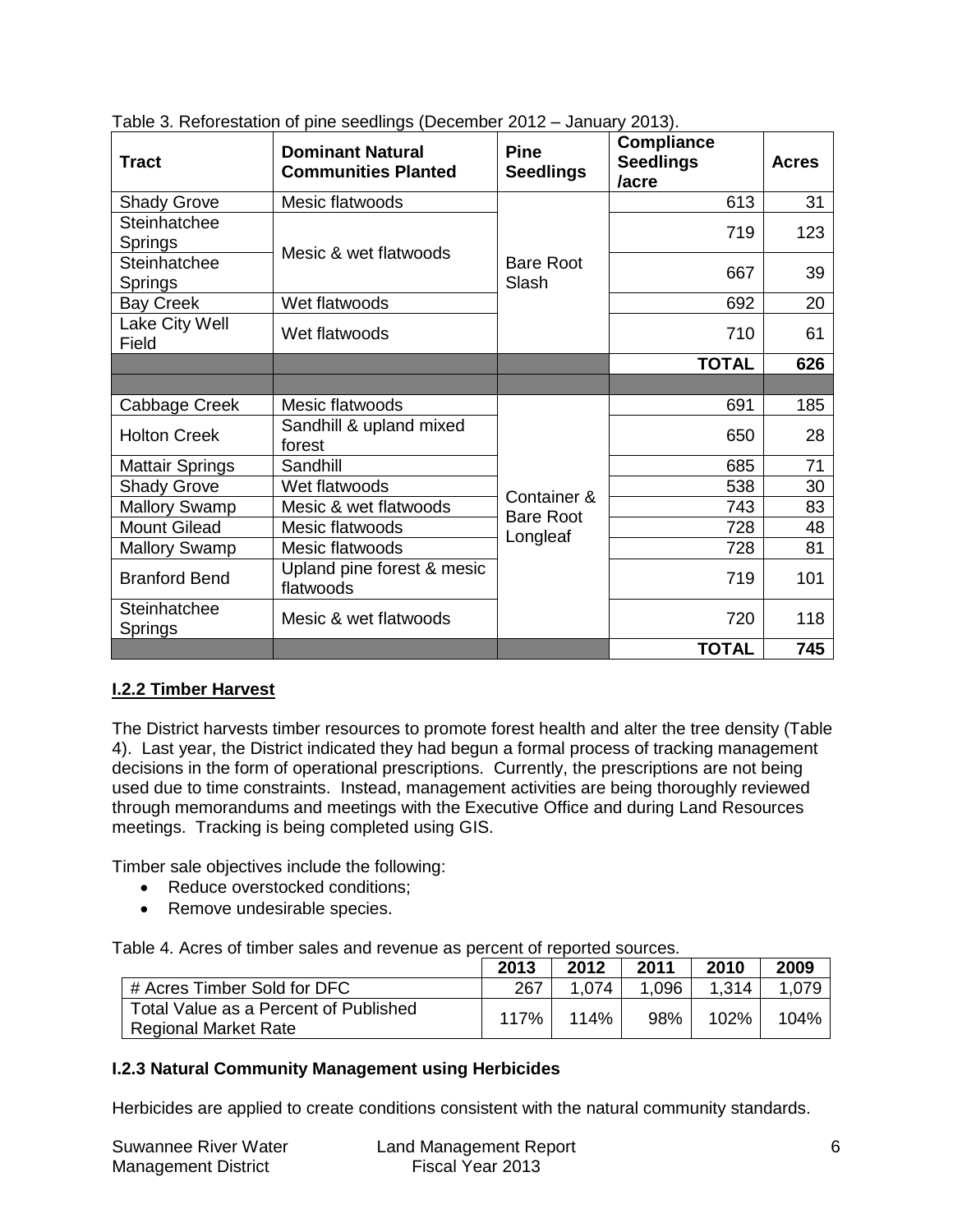#### Site Preparation

No herbicides were applied for site preparation.

#### Pine Seedling Release

No herbicides were applied for pine seedling release.

#### Non-native, Invasive Weed Control

A total of 440 weed infestations were monitored during FY 2013. Of those active infestations, 21 were treated with herbicides or pulled by hand; no living weed material was observed at 118 of the monitored infestations.

Efforts to control non-native, invasive weeds are showing a reduction of the total acreage of infestations (Figure 1). A total of 79 infestations were reclassified as "Inactive." Active infestations are reclassified Inactive when no weed material is observed at or within close proximity of the infestation for 3 consecutive years.



Figure 1. Acreage trend line of active non-native, invasive weed infestations.

# <span id="page-8-0"></span>**I.2.4 Natural Community Management using Prescribed Fire**

Many of Florida's natural communities were historically influenced by lightning-ignited fires. Of those fire-adapted natural communities, the District's prescribed fire program targets the following six community types for maintenance and restoration purposes: sandhills, upland pine, scrubby, mesic, wet flatwoods and shrub bogs. Combined, these targeted communities make up approximately 76% of the total acres that were historically influenced by fire. Within these targeted natural communities, the District focuses most of its efforts on designated core areas. Factors that distinguish many of these core areas include: 1) areas often contain acreage that has a consistent burn history, 2) vegetation within these areas can easily be burned without other inputs such as mechanical or chemical pre-treatments, and 3) areas may contain acreage that has undergone other management activities that requires the use of prescribed fire for continued maintenance or restoration (Table 5).

The remaining 24% of fire influenced communities on District land consists of wetland natural communities such as basin, depression, and tidal marshes and dome and basin swamps. These communities are not actively targeted for prescribed burning. Instead, fire is allowed to carry into these areas from adjacent communities that are prescribed burned. Fire is allowed to carry into these areas only when the risk is minimal for issues such as smoke management, mortality to wetland trees and prolonged organic soil consumption. Containment firelines are installed in such a way as to avoid impacts to wetlands and water resources.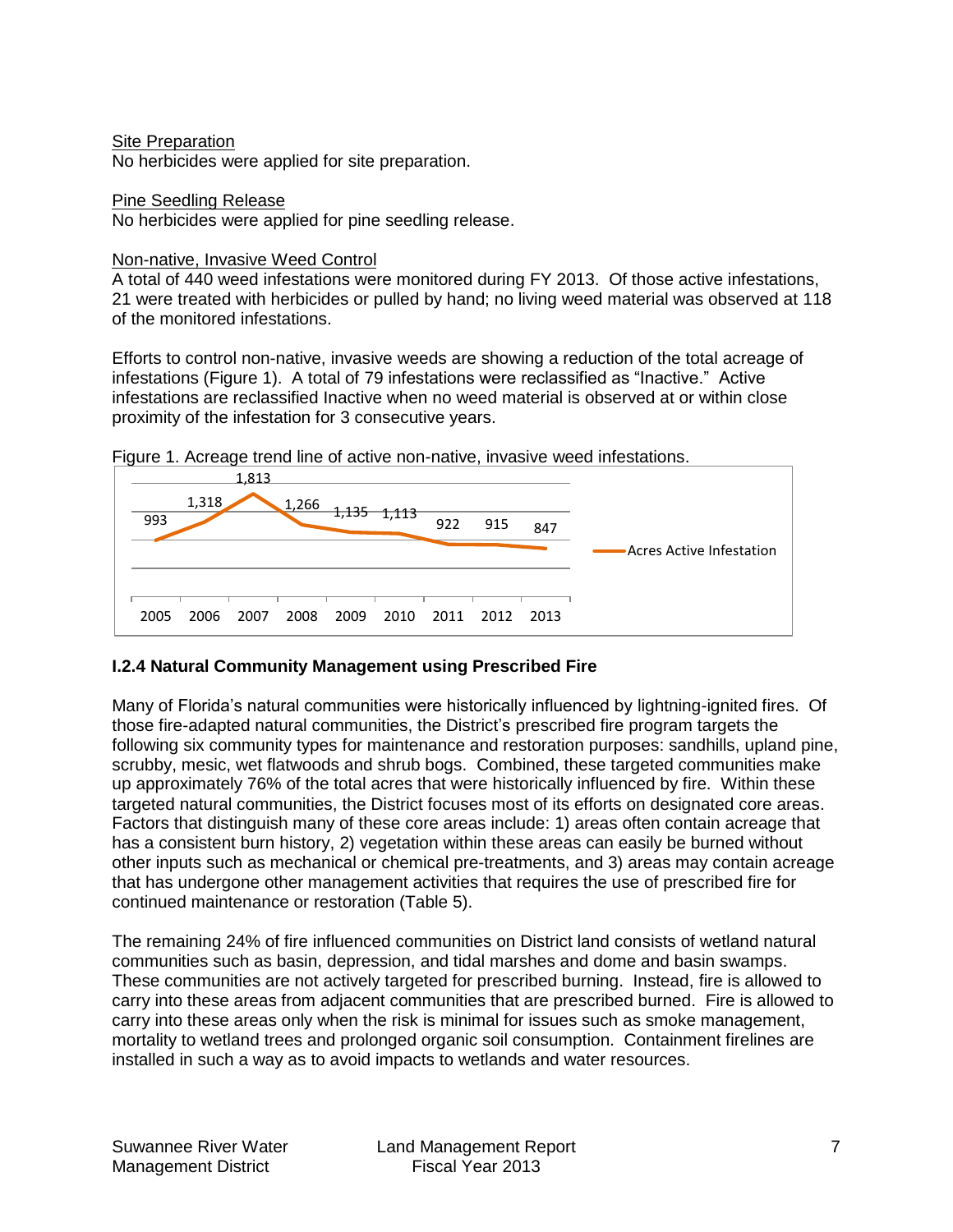| Table 5. Acres of fire maintained natural communities by classification. |  |
|--------------------------------------------------------------------------|--|
|--------------------------------------------------------------------------|--|

| <b>SRWMD Fire Maintained Communities</b> | <b>Acres</b> |
|------------------------------------------|--------------|
| <b>Targeted Communities</b>              | 76,508       |
| <b>Targeted Community Core Areas</b>     | 50,002       |
|                                          |              |
| <b>Non-Targeted Communities</b>          | 23,989       |

The District uses information from the Florida Natural Areas Inventory (FNAI) to establish the Natural Fire Return Interval (NFRI) for each natural community. The District's goal is to increase the acres of Targeted Community Core Areas within their NFRI (Table 6).

|  |  | Table 6. Natural Fire Return Interval and Burn Acreages on District lands |  |
|--|--|---------------------------------------------------------------------------|--|
|  |  |                                                                           |  |

|                                                                        | 2013   | 2012  | 2011   | 2010   | 2009  |
|------------------------------------------------------------------------|--------|-------|--------|--------|-------|
| % Targeted Community Core Areas<br>within Natural Fire Return Interval | 66%    | 47%   | 36%    | 26%    | 15%   |
| <b>Acres Prescribed Burned</b>                                         | 12,136 | 7,670 | 11,742 | 15,765 | 7,659 |
| <b>Acres Burned That Met Objective</b>                                 | 11,715 | 6,976 | 11,692 | 13,189 | 7,229 |
| <b>Wildfire Acres</b>                                                  | 11     | 457   | 5,535  | ◠      |       |

# <span id="page-9-0"></span>**I.3 Resource Monitoring**

# <span id="page-9-1"></span>**I.3.1 Groundcover Resource**

No groundcover data plots were collected in FY 2013.

# **I.3.2 Timber Resource Monitoring**

The DFC specifies tree species stocking and species goals. Data were collected on 1,276 timber plots in FY 2013. The data from these plots quantify the acres that achieve the community goals and also provide for data for areas that may be improved using timber sales. Staff is developing an ongoing inventory plan to keep this data current.

# <span id="page-9-2"></span>**I.3.3 Rare Species Monitoring**

The District has procedures for identifying and avoiding detrimental impacts to imperiled species on its lands. Rare species are documented on District lands by surveys and opportunistic observations. Species locations and rare species BMP information are maintained within a geodatabase. To lower the potential for negative impacts on existing species occurrences, District staff consults the rare species GIS layer file and rare species BMPs before planning and conducting management activities. If potential impacts are identified, staff will delineate occurrence areas or adjust management activities to avoid potential conflicts.

<span id="page-9-3"></span>In FY 2013, Staff conducted gopher tortoise surveys on approximately 670 acres of the Ellaville Tract in Madison County. Within the sample area, over 700 transects were surveyed yielding a density estimate of approximately 2.8 tortoises/acre.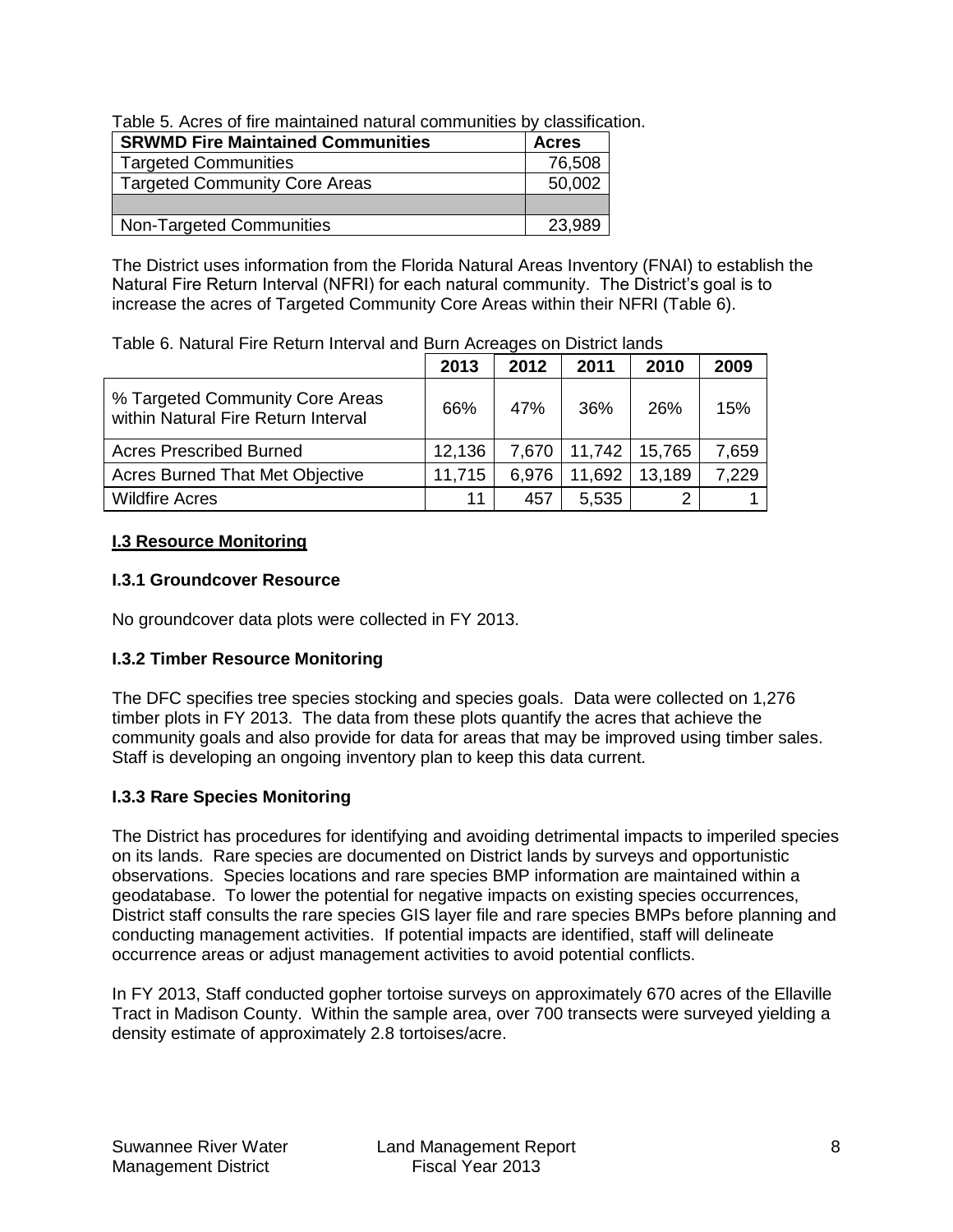# **I.3.4 Cultural and Historical Resource Monitoring**

District lands have been reviewed for historical resources and 169 known sites were found in the Florida Master Site Files; twenty six sites have been classified as significant cultural sites. In addition to these sites, the most likely areas, based on the known sites, are classified "High Probability Zones" (HPZ) and the District follows the "Protocol for Managing Cultural and Historical Resources on Suwannee River Water Management District Lands 2011" to avoid damaging these resources.

The District inspects the significant cultural resource sites, while working on other projects in the vicinity, in order to document if they are being impacted (Table 7).

| Table 7. Status of significant Cultural Resources sites. |  |  |
|----------------------------------------------------------|--|--|
|----------------------------------------------------------|--|--|

| <b>Measures</b>                                      | 2013 |
|------------------------------------------------------|------|
| # sites monitored for significant cultural resources |      |
| $\#$ / % known previously damaged cultural sites     | 2/8% |

## <span id="page-10-0"></span>**I.4 Land Resource Projects:**

## **Withlacoochee Quail Farm Tract**

The District entered into cost-share agreement with U.S. Fish and Wildlife Service (USFWS) in July 2011 to restore the native upland pine community at the Withlacoochee Quail Farm Tract. Of the 620 acres of upland pine forest on this tract, only 57% contains groundcover resources and fine fuels sufficient to manage the community with prescribed fire. The site was previously an old field, thus explaining the lack of native groundcover.

This project is expected to benefit the natural community by reestablishing native groundcovers, which are vital components to biodiversity and natural community management, and reintroducing fire to the community. As part of that agreement, the District monitored groundcover restoration, paid for by the USFWS, on approximately 145 acres. In FY 2013, the cooperative sowed 12 lbs of native, upland groundcover seed per acre. This activity was funded by the USFWS. The next planned restoration actions for FY2014 include planting containerized longleaf pine at 726 trees per acre (completed). Planned in-kind services include continued monitoring and control of invasive weeds and the continued use of prescribed fire. The project will be completed in 2015.

# **Land Resource Projects in Planning and Design include:**

<span id="page-10-1"></span>The Little River Tract Upland Pine Restoration Project. This is a joint project with the Florida Fish and Wildlife Conservation Commission and the National Wild Turkey Federation. The District received multi-year grant funding to reduce mesic oak proliferation on about 470 acres of upland pine site. The first operation will be a timber sale to reduce the amount of oaks present on the property. This area will also be used for the silviculture water yield project. Soil moisture probes will be set to determine water use by various densities of trees and species.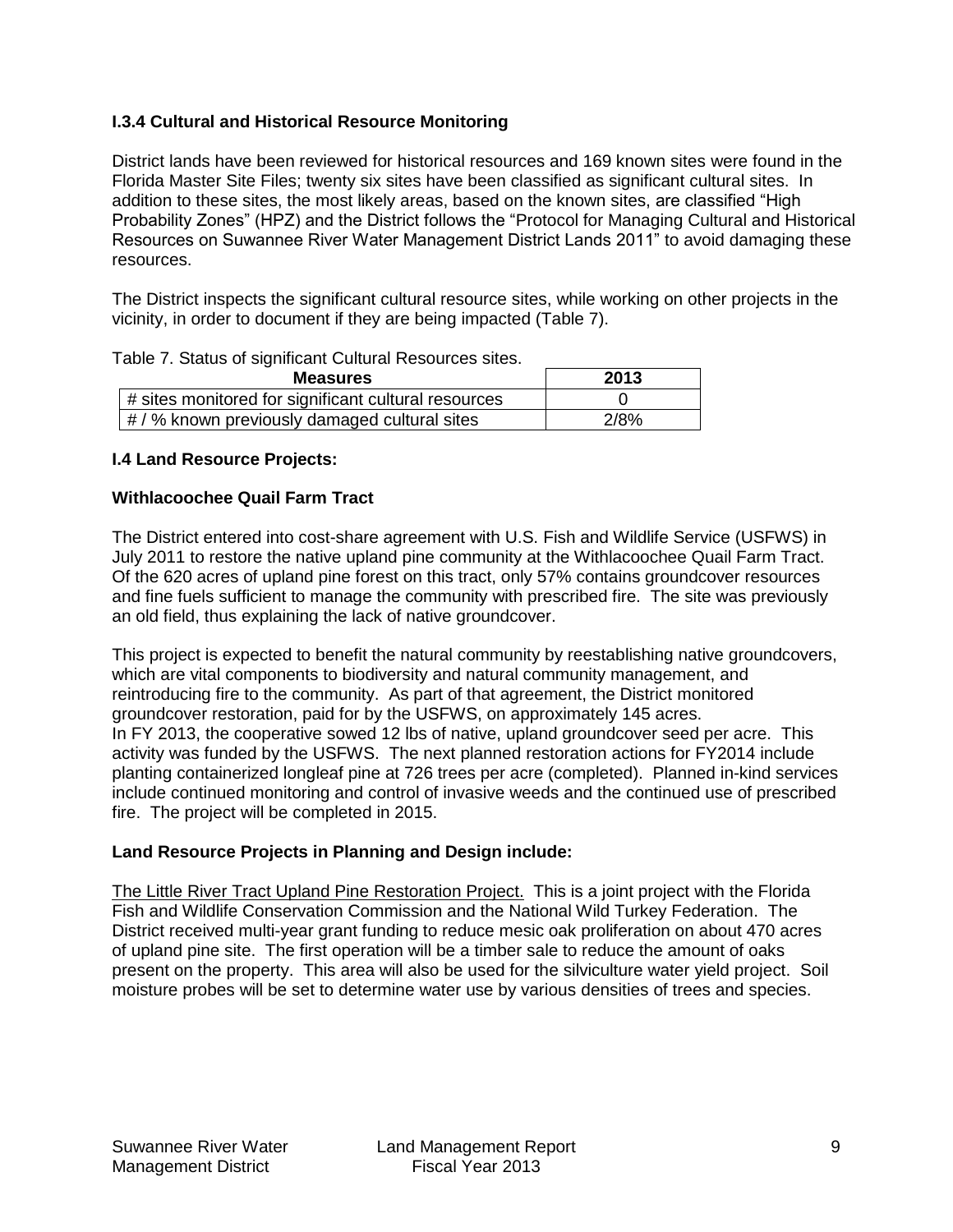## **II. PUBLIC USE**

#### **Goal – to provide opportunities for high quality, compatible resource-based recreation and education programs to meet the public's needs.**

District lands provide an extensive set of resource-based recreational opportunities. Of the approximately 158,000 acres owned by the District, over 99% are open to the public for recreation. The District's Public Use Guide lists allowable recreational uses approved by the Governing Board by tract, including uses that require a Special Use Authorization (SUA).

Planning for public uses takes into account the sensitivity of the site, the proximity of similar recreational opportunities, the time and financial requirements to provide the use, and public demand for the particular use.

#### <span id="page-11-0"></span>**II.1 Facility Management**

The DISTRICT facility standards detail recreational facility, road and trail, sign and kiosk, and fence construction and maintenance procedures. These standards ensure that facilities provide a safe, aesthetically pleasing, outdoor environment for the public that can be effectively maintained (Table 8). District staff inspects public use facilities and schedules any maintenance required to ensure the longevity and continued safe use.

District public use facilities data remained nearly constant in FY 2013 with one exception. The existing trails in Twin Rivers State Forest were updated (Table 8).

| <b>Facility</b>              | 2013 | 2012 | 2011 | 2010 | 2009 |
|------------------------------|------|------|------|------|------|
| # Trailheads                 | 30   | 26   | 26   | 22   | 18   |
| # Docks & Boat Ramps         | 11   | 10   | 10   | 8    | 10   |
| # Hand & Canoe Launch Sites* | 19   | 27   | 27   | 26   | 70   |
| # Picnic Areas               | 17   | 16   | 16   | 16   | 15   |
| # Interpretive Sites         | 11   | 9    | 9    | 8    | 6    |
| # Restrooms                  | 18   | 18   | 18   | 14   | 14   |
| # Miles Trails               | 242  | 203  | 190  | 183  | 183  |
| # Miles Driving Trails       | 310  | 310  | 345  | 302  | 302  |

Table 8. Public use facilities.

\*Large fluctuations in the number of hand and canoe launch sites are due to the reclassification of certain facilities. Prior to 2010, river access was classified as a launch site; river access points are now classified as river access, hand and canoe launch sites, or boat ramps.

## <span id="page-11-1"></span>**II.1.1 Facility Construction**

A plastic mat launch for kayaks and canoes was designed, permitted and constructed for the Lukens Tract near Cedar Key. The area was previously used to launch small boats but lacked any erosion control. This parcel is now managed by the USFWS as part of the Cedar Keys Refuge at no cost to the District.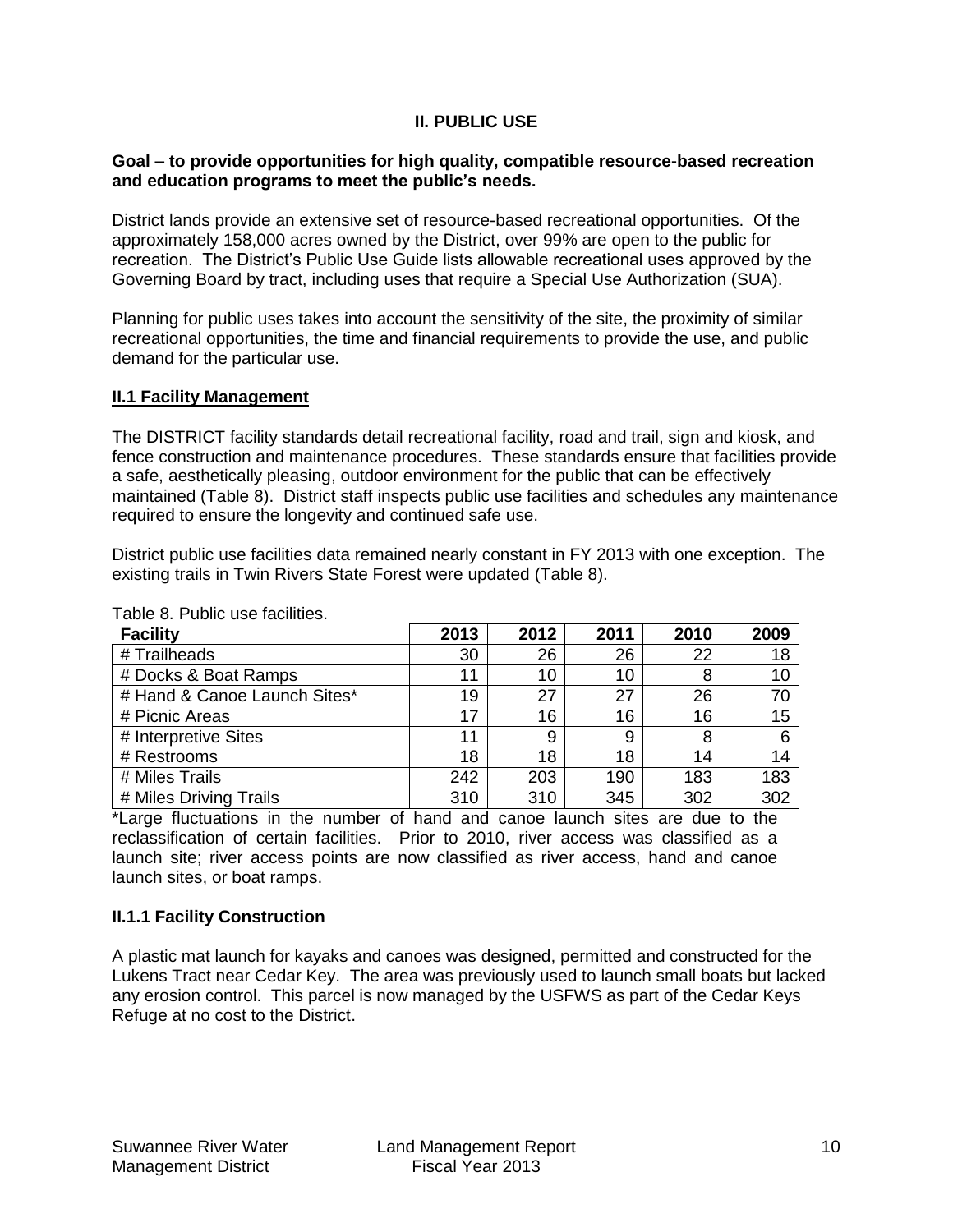# <span id="page-12-0"></span>**II.2 Special Use Authorizations**

In order to protect sensitive resources, it is necessary to restrict some uses of District lands. Members of the public may apply for a Special Use Authorization (SUA) to engage in those recreational opportunities requiring special authorization as listed in the public use guide. Examples include ATV use and night-time access. An SUA may also be issued for opportunities not listed in the Public Use Guide; examples include research and data collection, placement of bee hives, and nuisance hog removal.

An SUA serves as an agreement between the District and a user; it details terms, conditions, liability protection and time frame of the proposed use. The District issues SUAs and reserves the right to refuse anyone an SUA if the proposed use threatens water resources, public safety or other natural resources on District lands. A total of 497 SUAs were issued in FY 2013 (Table 9).

| <b>Recreation</b> | Table 5. THe Humber and types of Opecial OSE Additionizations issued.<br><b>Temporary</b><br>Ingress and<br><b>Egress</b> | <b>Total</b><br>Commercial*<br><b>Mallory</b><br>Goose<br>Swamp<br><b>Pasture</b><br><b>ATV Trail</b><br>Camping |  |  |     |  |  |  |
|-------------------|---------------------------------------------------------------------------------------------------------------------------|------------------------------------------------------------------------------------------------------------------|--|--|-----|--|--|--|
| 349               | 54                                                                                                                        | NA                                                                                                               |  |  | 497 |  |  |  |

# Table 9. The number and types of Special Use Authorizations issued.

\*Commercial SUAs issued during the fiscal year include research and data collection, cemetery restoration, cattle lease and an apiary lease on 5 sites.

## <span id="page-12-1"></span>**II.3 Hunting and Fishing**

The District's goal for public hunting is to provide high-quality hunting opportunities. Public hunting on District lands is offered through management agreements with the FWC and the USFWS. Fishing is allowed on District tracts subject to FWC fishing regulations (Table 10).

## Table 10. SRWMD hunting acres and fishing access.

|                                | 2013    | 2012    | 2011    | 2010   | 2009   |
|--------------------------------|---------|---------|---------|--------|--------|
| # acres open to public hunting | 105,131 | 105,016 | 96,444* | 97,160 | 97,160 |
| # fishing access locations     | 101     | 130     | 102     | 99     | 94     |

\*The number of acres of land open to hunting decreased due to the District conveying a portion of the Sandlin Bay Tract to the U.S. Forest Service. These acres remain open to hunting as part of the Osceola National Forest WMA, but the District no longer holds title to the land.

# <span id="page-12-2"></span>**II.4 Emergency Closings**

<span id="page-12-3"></span>Tracts were closed due to partial flooding on the following dates: March 4, 2013, 6 tracts; March 7, 2013, 2 tracts; July 22, 2013, 1 tract; July 31, 2013, 2 tracts; August 21, 2013, 1 tract; and August 23, 2013, 1 tract. All tracts were reopened as soon as conditions warranted.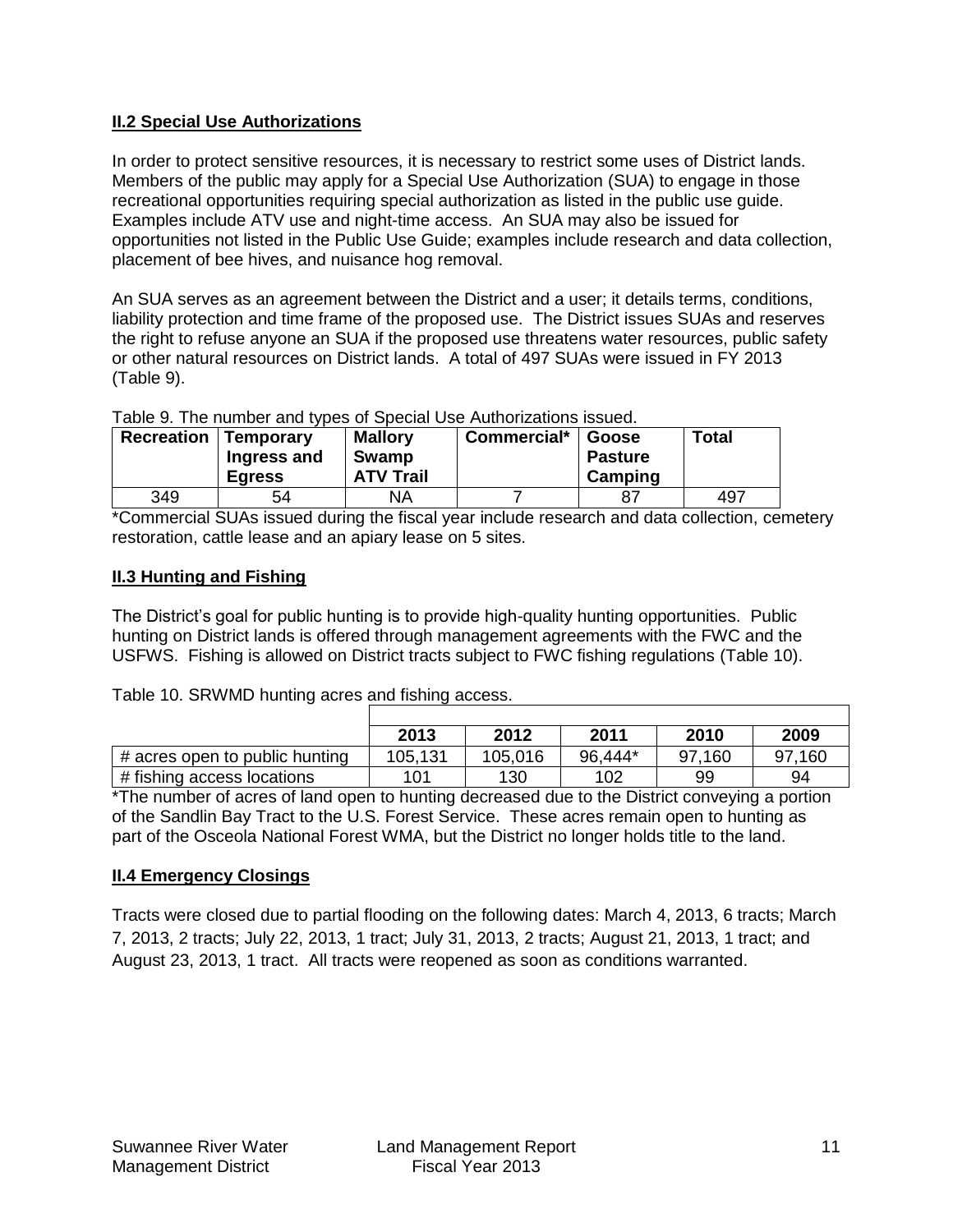## **III. COMMUNICATIONS**

#### **Goal – to coordinate with public and private stakeholders in the management of District lands.**

The District must seek and include participation from outside agencies, organizations and private citizens when developing management plans for the lands under its stewardship. However, District lands and facilities and other communication opportunities likely provide greater visibility of land management activities to the general public. Public inquiries are addressed by visiting the District or contacting District staff by phone, mail, email, or the website. All boundary and informational signs include District phone numbers and email addresses for this purpose.

## <span id="page-13-0"></span>**III.1 District Land Management Plan**

The DLMP articulates the Governing Board goals and objectives that guide the management of all fee lands held by the District. The Board approved the DLMP in May 2011.

No revisions were made to the DLMP in 2013.

## <span id="page-13-1"></span>**III.2 Land Management Review Team**

The Land Management Review Team (LMRT) scores District land management and their report is provided to the Board for its review. Statutorily, the LMRT must evaluate

- 1) whether District lands are being managed for the purposes for which they were acquired and
- 2) if the management practices, including public access, are in compliance with the management plan.

On May 30, 2013, staff led a field tour of lands in the Alapaha River basin and a portion of the Upper Suwannee River basin around the Holton Creek Tract. This review area totals about 5,900 acres of fee and 1,800 acres of Conservation Easement lands. The main area of emphasis on the tour was protection of the extensive surfacewater/groundwater interface in this region and how District management activities protected these resources. Ten individuals representing private landowners, interests groups and agencies participated in the tour. The LMRT found the District to be in compliance or exceeding compliance with the DLMP and in managing lands for the purpose for which they were required.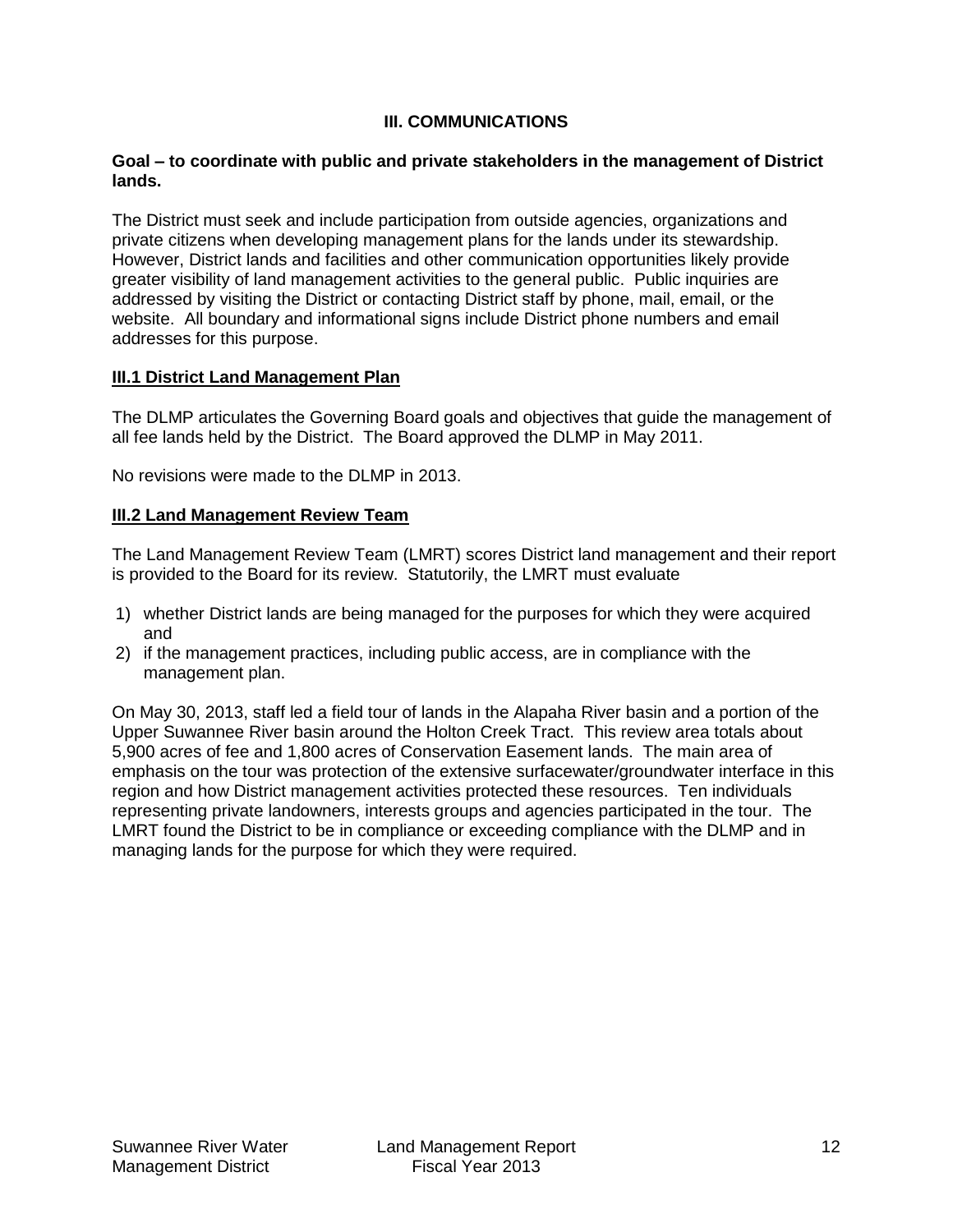Table 11. Questionnaire responses from the District's LMRT meeting held on May 30, 2013.

| <b>Question 1</b> | Are District lands being managed in a manner consistent with the |
|-------------------|------------------------------------------------------------------|
| # of Responses    | purpose for which they were acquired, including public access?   |
|                   | The SRWMD is not in compliance.                                  |
|                   | SRWMD compliance is adequate and acceptable.                     |
| 5                 | SRWMD exceeds compliance regularly.                              |
|                   |                                                                  |
| <b>Question 2</b> | Does SRWMD land management implement the goals identified in the |
| # of Responses    | <b>District Land Management Plan?</b>                            |
|                   | The SRWMD is not in compliance.                                  |
|                   | SRWMD compliance is adequate and acceptable.                     |
|                   | SRWMD exceeds compliance regularly.                              |

# **III.3 Regional Resource Groups**

District staff participates in regional groups such as:

- North Florida Prescribed Fire Council
- San Pedro Bay Landowners Association
- 1<sup>st</sup> Coast Invasive Species Working Group
- North Central Florida Cooperative Invasive Species Management Area
- FWC, Invasive Plant Management Section's Weed Control Project
- Suwannee River Wilderness Trail
- Florida Trail Association
- Suwannee Bicycle Association
- Florida Greenways and Trails Council
- Conserved Forest Ecosystem: Outreach and Research Cooperative
- FWC Wildlife Management Areas Annual meeting to review hunting opportunities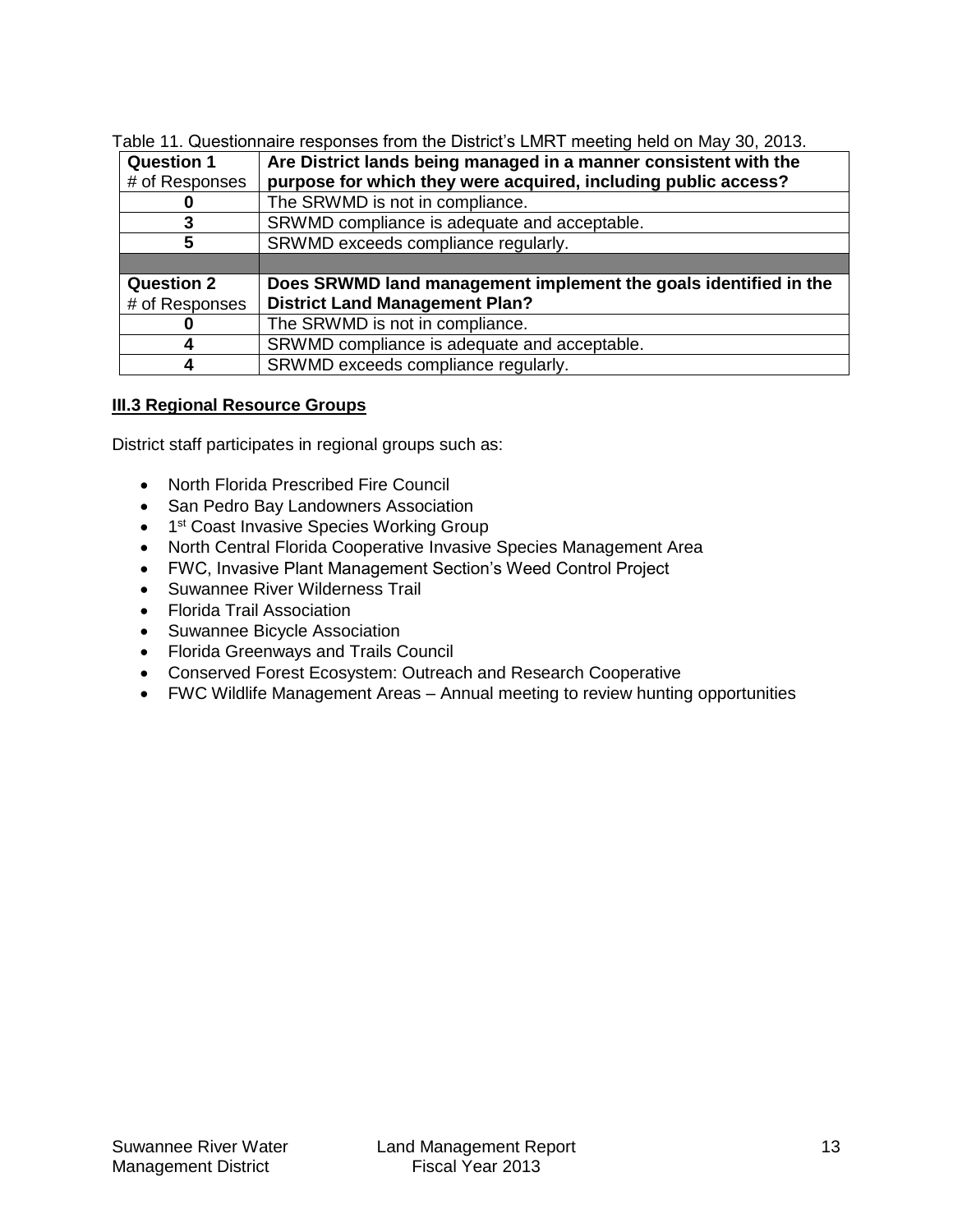# **IV. FISCAL RESPONSIBILITY**

#### **Goal – to protect resources and manage District lands in an efficient manner within the District's annual budget.**

District staff minimizes the costs associated with land management by contracting with the private sector, partnering with other land management agencies and organizations, and submitting proposals for additional land management grant funding.

#### <span id="page-15-0"></span>**IV.1 Revenues and Expenditures**

The District has opportunities to generate revenues while implementing its management activities. Timber sales generate the most revenue. In FY 2013, the District sold an estimated 16,507 tons of timber in 2 sales on 267 acres. These sales were thinnings of pine plantations. Total gross revenues are estimated to be \$222,910.

A cattle grazing authorization and apiary authorization generated an additional \$2,250.

Expenditures in the land management program are divided into categories for budgeting as follows:

- Prescribed Fire includes FFS and private contractor costs for prescribed burning and fire line establishment and maintenance.
- Administration and Planning includes expenses for planning, GIS, training, real estate activities, management plans and reviews, interagency coordination and Payment in Lieu of Taxes.
- Facility Management includes costs for maintaining roads, boundaries and gates.
- Natural Resource Management includes water resource projects, reforestation, timber sales, exotic plant control, and protected species management.
- Public Use includes expenses for maintaining site-based and dispersed recreation activities, developing new sites, signs, maps, brochures, and sanitation.

| <b>Category</b>                 | FY 2013     |
|---------------------------------|-------------|
| <b>Prescribed Fire</b>          | \$421,876   |
| Administration and<br>Planning* | \$644,448   |
| Facility Mgt.                   | \$215,044   |
| Natural Resource Mgt.           | \$657,539   |
| <b>Public Use</b>               | \$190,258   |
| Total                           | \$2,129,165 |

Table 12. Land Resources Expenditures

<span id="page-15-1"></span>\*Payments in Lieu of Taxes in the amount of \$342,909 were paid to eligible counties.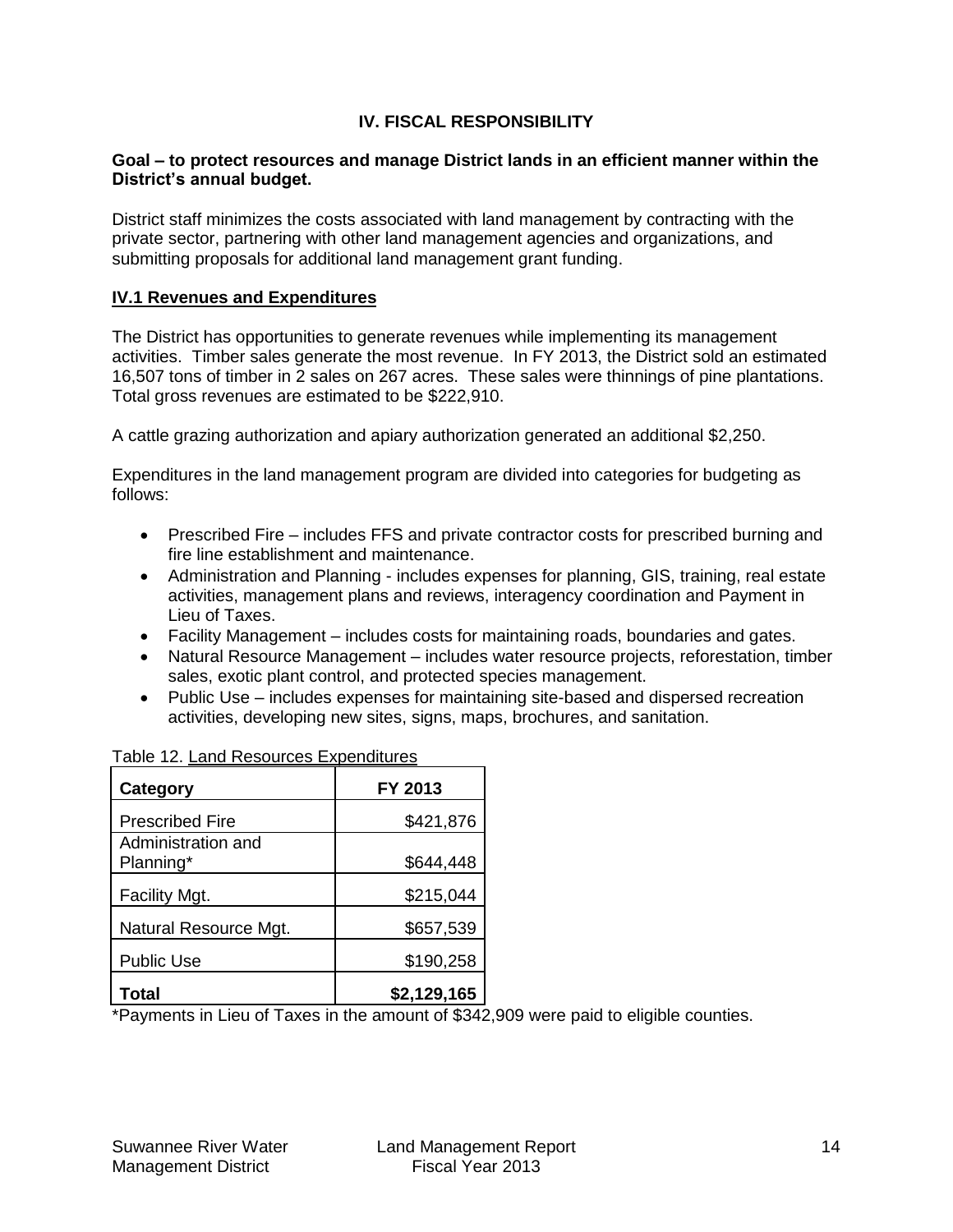# **IV.2 Cooperative Agreements**

The District enters into cooperative management agreements and/or leases with government agencies to reduce the cost of management to the District (Table 13).

Table 13 Agencies managing District lands.

| ------ ------------- ס<br><b>Managing Agency</b>    | <b>Tracts</b> | <b>Acres</b> |
|-----------------------------------------------------|---------------|--------------|
| Alachua County                                      | 1             | 120          |
| <b>Columbia County</b>                              | 2             | 139          |
| Department of Environmental Protection              | 9             | 1,980        |
| <b>Fish and Wildlife Conservation</b><br>Commission | 2             | 869          |
| <b>Hamilton County</b>                              | 3             | 16           |
| Jefferson County                                    | 1             | 22           |
| University of Florida                               | 2             | 738          |
| <b>US Fish and Wildlife Service</b>                 | 4             | 1,655        |
| <b>Total Acres No Cost Agreements</b>               |               | 5,539        |
| <b>Managing Agency</b>                              | <b>Tracts</b> | <b>Acres</b> |
| <b>Florida Forest Service</b>                       | 13            | 12,963       |
| <b>Gilchrist County</b>                             |               | 634          |
| Total Acres Shared Revenue<br><b>Agreements</b>     |               | 13,597       |
| <b>Total All</b>                                    |               | 19,136       |

The Twin Rivers State Forest is managed by the Florida Forest Service (FFS). In FY 2013, there were state expenses of \$150,900 and there were no contracts.

Public use and recreational services at the Otter Springs Park and Campground are managed by Gilchrist County under a lease signed in 2008. Operational costs and public use revenues are shared by the County and the District equally. The expense to the District was \$13,977 in FY 2013.

The non-profit R.O. Ranch, Inc. is responsible for all recreational uses on the District's R.O Ranch Tract and all the facilities that support those activities; this includes an equestrian oriented park and campground. The Management Agreement was updated in FY 2012 and the endowment funds were transferred to RO Ranch Inc. Trustees to allow RO Ranch to function more as a separate financial and management entity.

The District also has a Cooperative Agreement with the Florida Forest Service for lands not under lease. This agreement is used primarily to allow the FFS to manage and conduct fire line installation and prescribe fires on District lands. This agreement should save money since the FFS rate is less than the private contractor burn rates. During FY 2013, no acres were burned under this agreement.

The District also has agreements with the USFS for the Florida National Scenic Trail, the Florida Trail Association and the Suwannee Bicycle Association to manage trails on District lands. These trails are maintained at no cost to the District and available for use by the general public.

| Suwannee River Water       | Land Management Report |  |
|----------------------------|------------------------|--|
| <b>Management District</b> | Fiscal Year 2013       |  |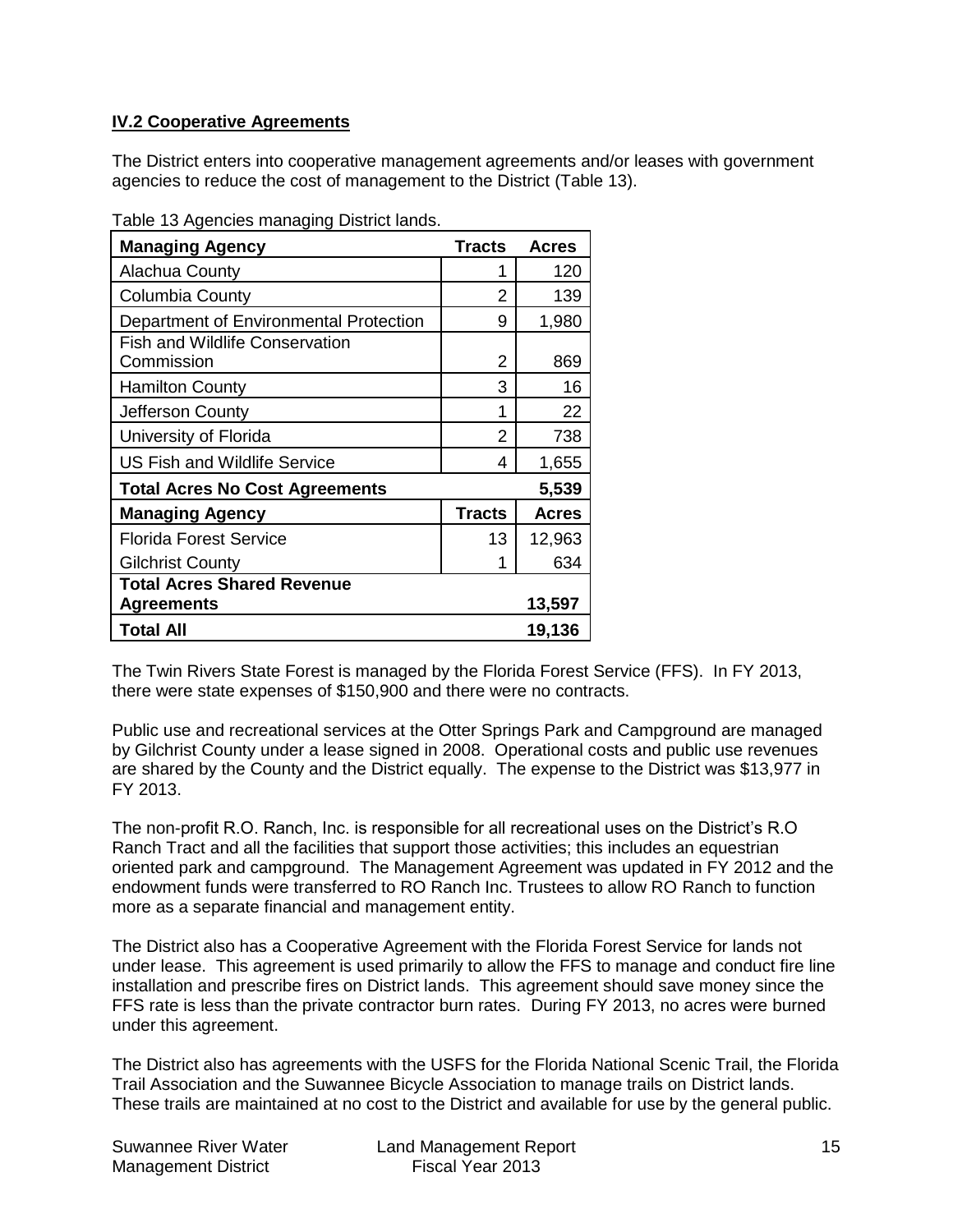# **IV.3 Surplus Lands**

The District completed its assessment of potentially surplus lands that began in FY 2009 in FY 2012. Lands sold in FY 2013 are summarized in (Table 14). Surplusing lands that are not needed for water resource protection allows the District to redirect these funds to higher value water resource lands.

| <b>Closing Date</b> | <b>Tract</b>        | County   | <b>Transaction</b>              | <b>Acres</b> | <b>Price</b> |
|---------------------|---------------------|----------|---------------------------------|--------------|--------------|
|                     |                     |          |                                 |              |              |
| 3/6/2013            | <b>Buck Bay</b>     | Alachua  | Conveyed to Municipality        | 60           | \$186,000    |
| 5/20/2013           | Jasper Wellfield    | Hamilton | <b>Conveyed to Municipality</b> | 30           | \$0          |
| 9/24/2013           | <b>Hunter Creek</b> | Hamilton | Conveyed to Municipality        | 0.4          | \$0          |
|                     |                     |          |                                 |              |              |
| <b>Grand Total</b>  |                     |          |                                 | 90.4         | \$186,000    |

Table 14. Surplus lands sold or conveyed in FY 2013.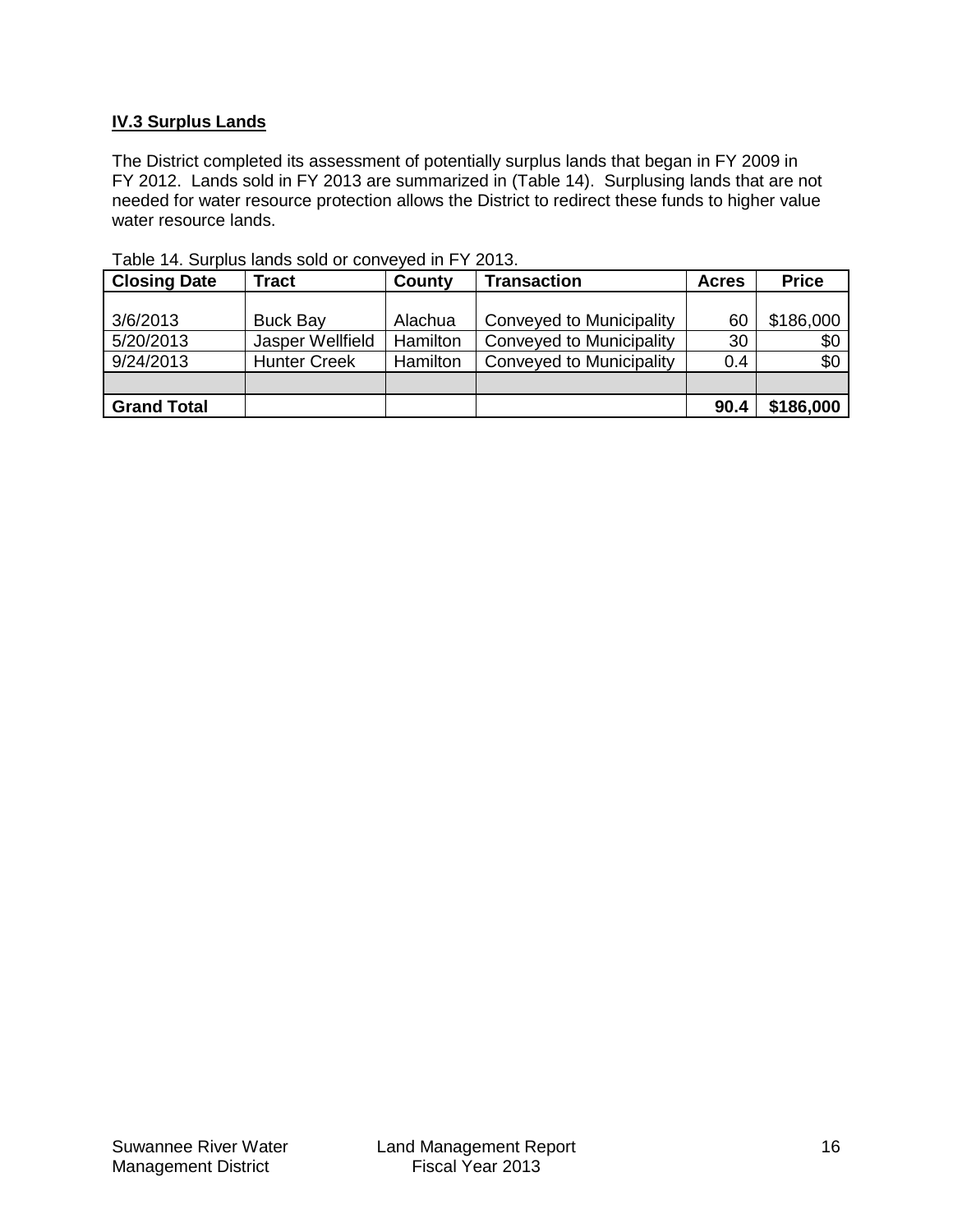# **Appendix A**

# **SRWMD Statutory Summary - March 10, 2014**

# **Land Acquisition and Management**

# Ch. 373.139(2) Acquisition of real property.

- "Flood control
- Water storage
- Water management
- Conservation and protection of water resources
- Aquifer recharge
- Water resource and water supply development
- Preservation of wetlands, streams and lakes."

Ch. 373.1391 Management of real property.

- (1a)
- "Managed and maintained, to the extent practicable, in such a way as to ensure a balance between public access, general public recreational purposes, and the restoration of their natural state and condition. Except when prohibited by a covenant or condition in s. 373.056(2), lands owned, managed, and controlled by the district may be used for multiple purposes including, but not limited to, agriculture, silviculture, and water supply, as well as boating and other recreational uses."
- (b)
- "Whenever practicable, such lands shall be open to the general public for recreational uses. General public recreational purposes shall include, but not be limited to, fishing, hunting, horseback riding, swimming, camping, hiking, canoeing, boating, diving, birding, sailing, jogging, and other related outdoor activities to the maximum extent possible considering the environmental sensitivity and suitability of those lands. These public lands shall be evaluated for their resource value for the purpose of establishing which parcels, in whole or in part, annually or seasonally, would be conducive to general public recreational purposes. Such findings shall be included in management plans which are developed for such public lands."
- (5)
- "The following additional uses of lands acquired pursuant to the Florida Forever program and other state-funded land purchase program shall be authorized, upon a finding by the governing board, if they meet the criteria specified in  $(a)$  – (e): Water resource development projects, water supply development projects, stormwater management projects, linear facilities, and sustainable agriculture and forestry. Such additional uses are authorized where:
	- (a) Not inconsistent with the management plan for such lands;
	- (b) Compatible with the ecosystem and resource values of such lands;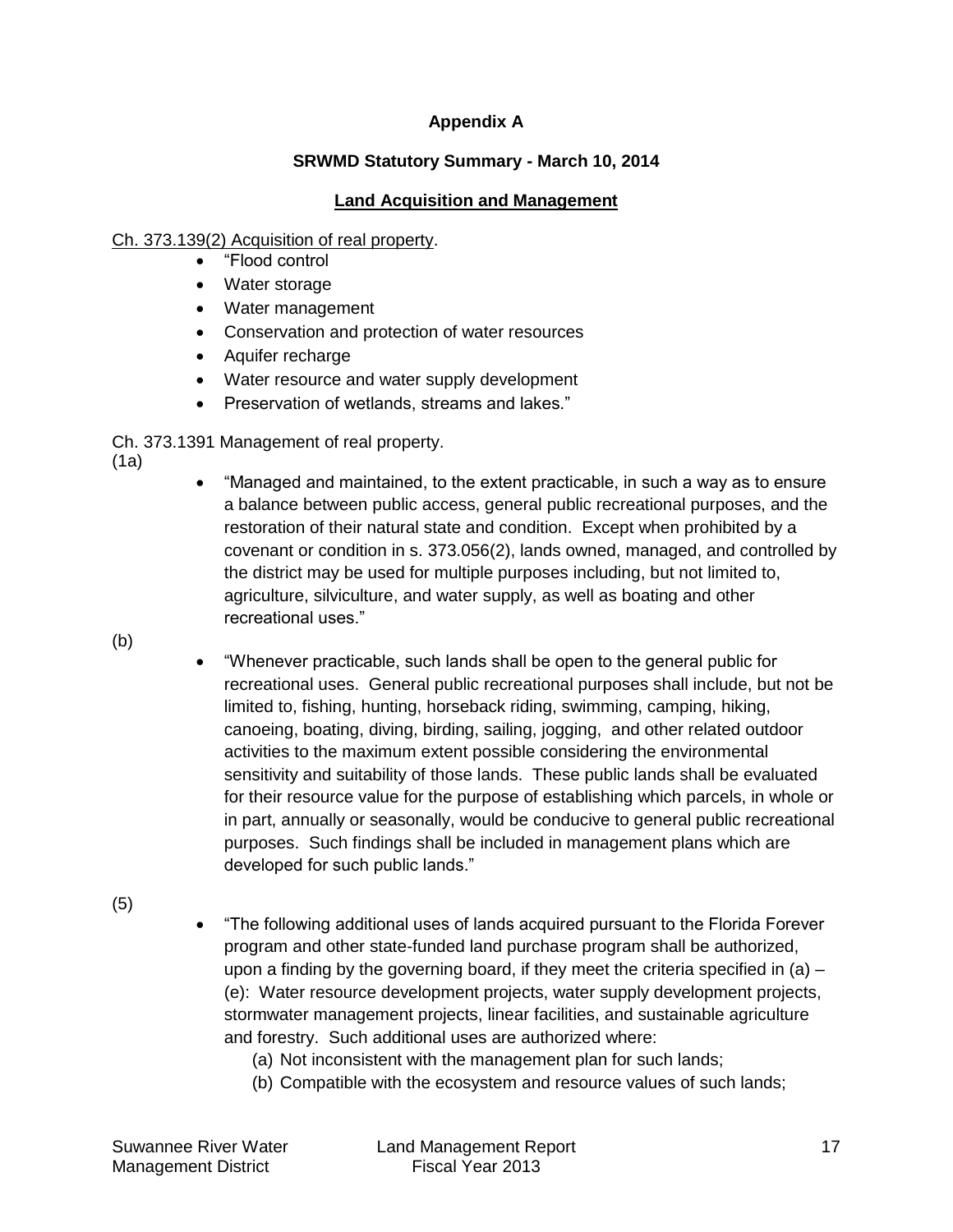- (c) The proposed use is appropriately located on such lands and where due consideration is given to the use of other available lands;
- (d) The using entity reasonably compensates the titleholder for such use based upon an appropriate measure of value;
- (e) The use is consistent with the public interest."

# 373.591 Management review teams.—

(1) To determine whether conservation, preservation, and recreation lands titled in the names of the water management districts are being managed for the purposes for which they were acquired and in accordance with land management objectives, the water management districts shall establish land management review teams to conduct periodic management reviews. The land management review teams shall be composed of the following members:

(a) One individual from the county or local community in which the parcel is located.

- (b) One employee of the water management district.
- (c) A private land manager mutually agreeable to the governmental agency representatives.
- (d) A member of the local soil and water conservation district board of supervisors.
- (e) One individual from the Fish and Wildlife Conservation Commission.
- (f) One individual from the Department of Environmental Protection.
- (g) One individual representing a conservation organization.

(h) One individual from the Department of Agriculture and Consumer Services' Florida Forest Service.

(2) The management review team shall use the criteria provided in s. 259.036 in conducting its reviews.

(3) In determining which lands shall be reviewed in any given year, the water management district may prioritize the properties to be reviewed.

(4) If the land management review team finds that the lands reviewed are not being managed in accordance with their management plan, prepared in a manner and form prescribed by the governing board of the district and otherwise meeting the timber resource management requirements of s. 253.036, the land managing agency shall provide a written explanation to the management review team.

(5) Each water management district shall, by October 1 of each year, provide its governing board with a report indicating which properties have been reviewed and the review team's findings.

Ch. 259.036 Management review teams.

(3) "In conducting a review, the land management review team shall evaluate the extent to which the existing management plan provides sufficient protection to threatened or endangered species, unique or important natural or physical features, geologic or hydrologic functions or archaeological features. The review shall also evaluate the extent to which the land is being managed for the purposes for which it was acquired and the degree to which actual management practices, including public access, are in compliance with the adopted management plan."